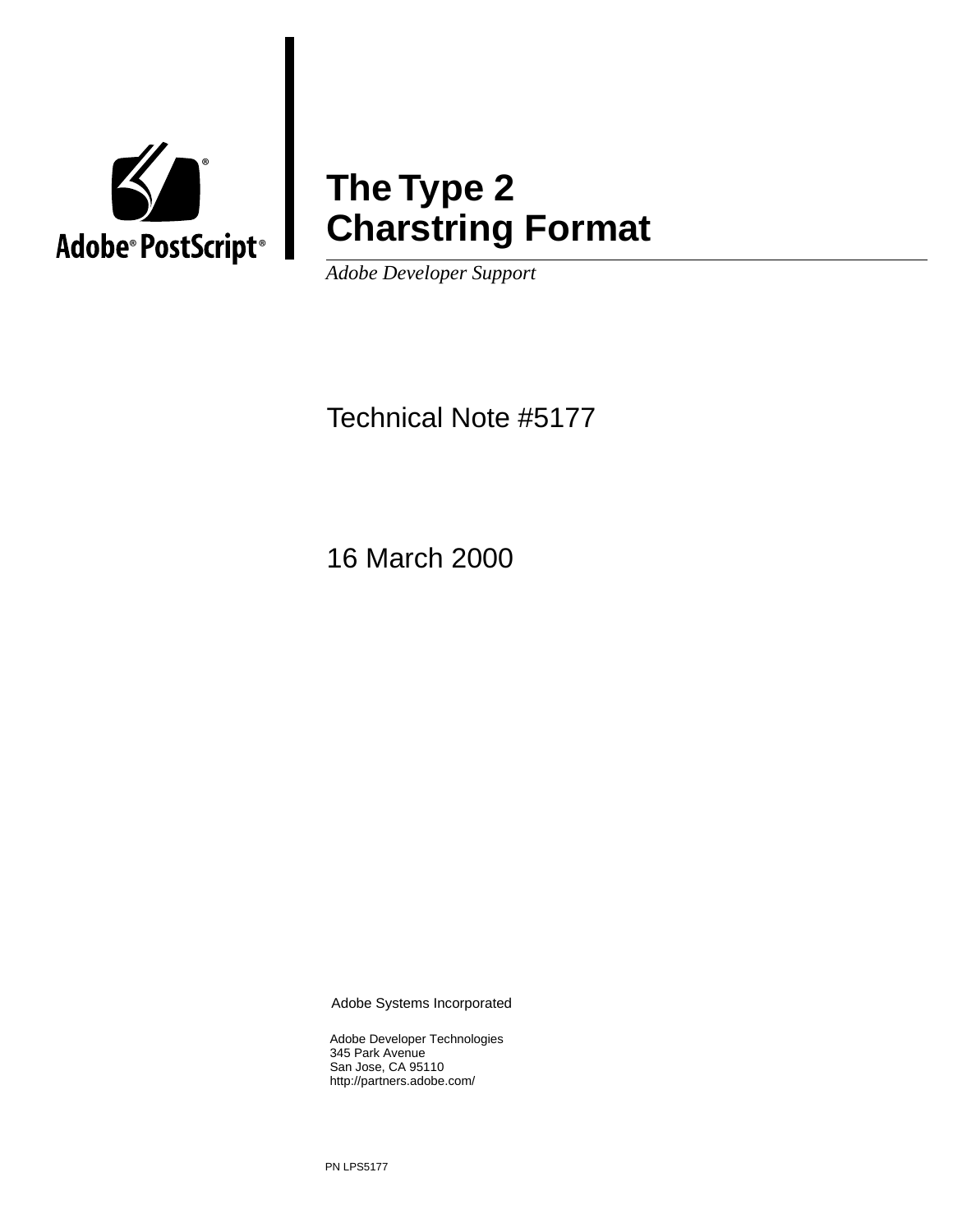Copyright © 1996–1998, 2000 by Adobe Systems Incorporated. All rights reserved.

No part of this publication may be reproduced, stored in a retrieval system, or transmitted, in any form or by any means, electronic, mechanical, photocopying, recording, or otherwise, without the prior written consent of the publisher.

PostScript is a trademark of Adobe Systems Incorporated. All instances of the name Post-Script in the text are references to the PostScript language as defined by Adobe Systems Incorporated unless otherwise stated. The name PostScript also is used as a product trademark for Adobe Systems' implementation of the PostScript language interpreter.

Any references to a "PostScript printer," a "PostScript file," or a "PostScript driver" refer to printers, files, and driver programs (respectively) which are written in or support the PostScript language. The sentences in this book that use "PostScript language" as an adjective phrase are so constructed to reinforce that the name refers to the standard language definition as set forth by Adobe Systems Incorporated.

Adobe, Adobe Type Manager, ATM, Display PostScript, PostScript and the PostScript logo are trademarks of Adobe Systems Incorporated which may be registered in certain jurisdictions. Apple and Macintosh are registered trademarks and QuickDraw and True-Type are trademarks of Apple Computer Incorporated. Microsoft and Windows are registered trademarks of Microsoft Corporation. All other brand or product names are the trademarks or registered trademarks of their respective holders.

*This publication and the information herein is furnished AS IS, is subject to change without notice, and should not be construed as a commitment by Adobe Systems Incorporated. Adobe Systems Incorporated assumes no responsibility or liability for any errors or inaccuracies, makes no warranty of any kind (express, implied or statutory) with respect to this publication, and expressly disclaims any and all warranties of merchantability, fitness for particular purposes and noninfringement of third party rights.*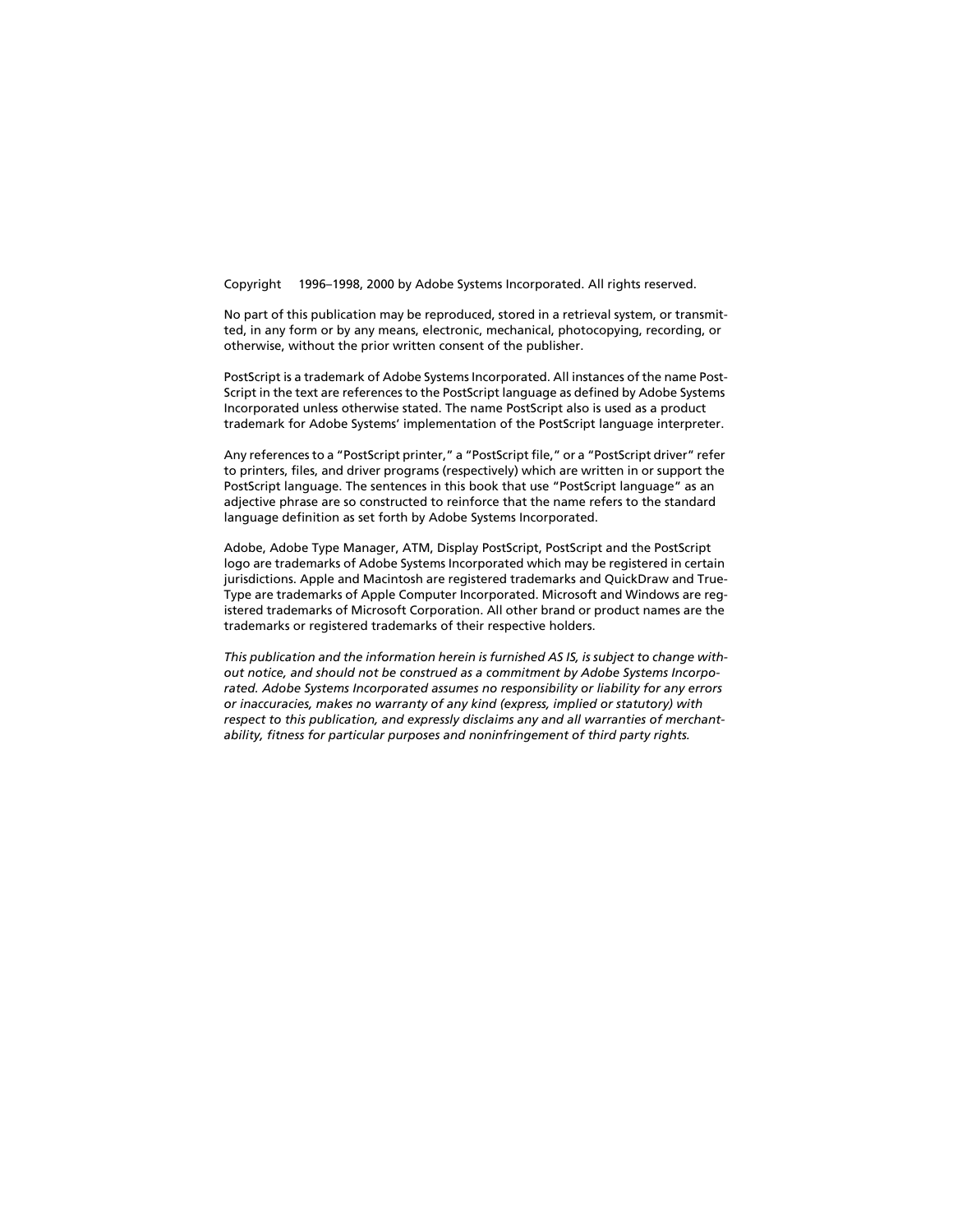## **Contents**

#### **[The Type 2 Charstring Format](#page-4-0)** 5

- [1 Introduction 5](#page-4-1)
- [2 Type 2 Charstrings 5](#page-4-2) [Hints 6](#page-5-0) [The Flex Mechanism 8](#page-7-0) [Subroutines 9](#page-8-0)
- [3 Charstring Encoding 10](#page-9-0) [Type 2 Charstring Organization 10](#page-9-1) [Charstring Number Encoding 12](#page-11-0) [Charstring Operator Encoding 14](#page-13-0)
- [4 Charstring Operators 14](#page-13-1) [Path Construction Operators 15](#page-14-0) [Operator for Finishing a Path 21](#page-20-0) [Hint Operators 21](#page-20-1) [Arithmetic Operators 26](#page-25-0) [Storage Operators 27](#page-26-0) [Conditional Operators 28](#page-27-0) [Subroutine Operators 28](#page-27-1)
	- **Appendix A**

**[Type 2 Charstring Command Codes](#page-30-0)** 31

- **[Appendix B Type 2 Charstring](#page-32-0) Implementation Limits** 33
- **Appendix C**
	- **[Compatibility and Deprecated Operators](#page-34-0)** 35
- **Appendix D**

**[Changes Since Earlier Versions](#page-36-0)** 37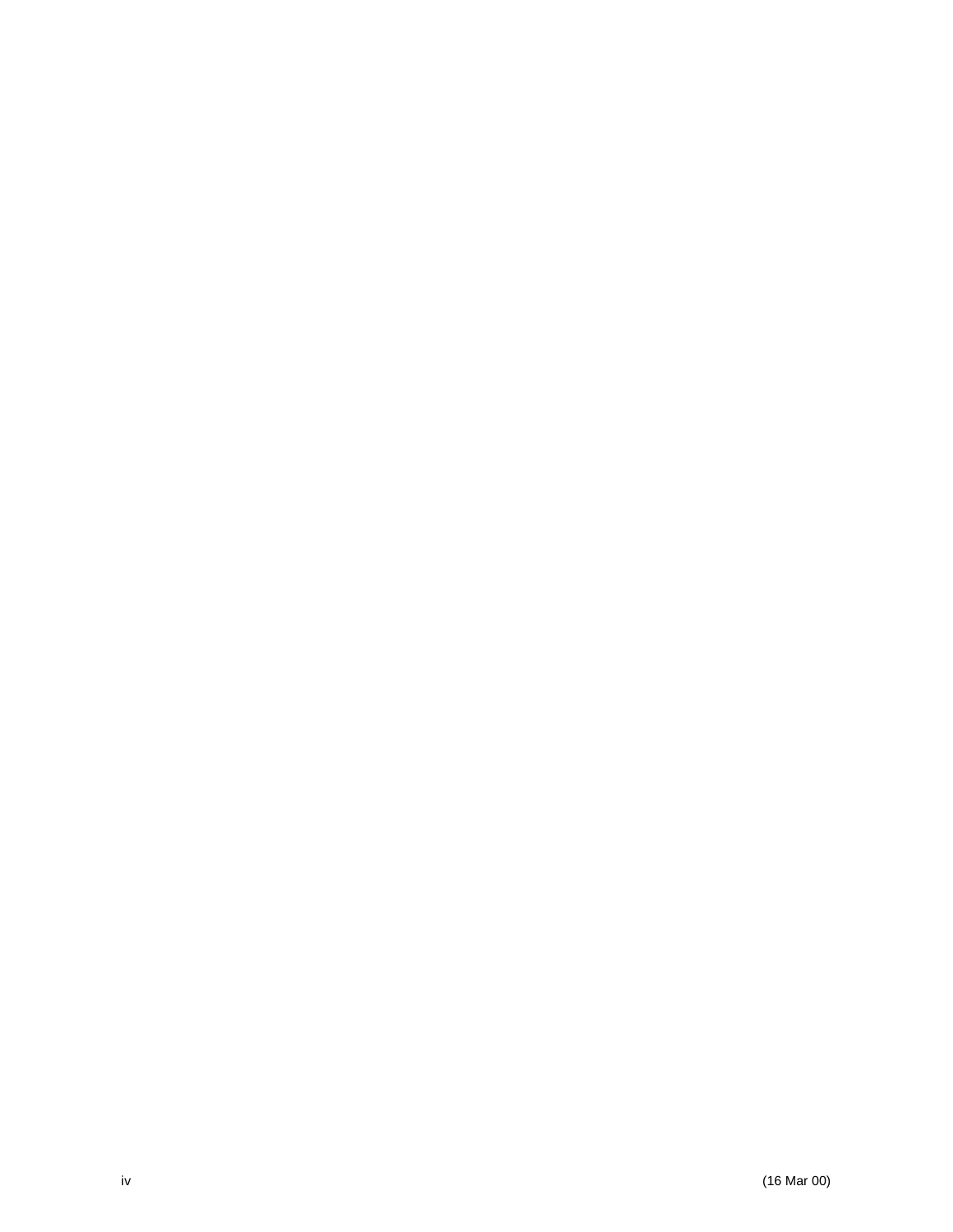## <span id="page-4-0"></span>**The Type 2 Charstring Format**

### <span id="page-4-1"></span>**1 Introduction**

The Type 2 format provides a method for compact encoding of glyph procedures in an outline font program. Type 2 charstrings must be used in a CFF (Compact Font Format) or OpenType font file to create a complete font program.

This document only describes how Type 2 charstrings are encoded, and does not attempt to explain the reasons for choosing various options. Type 2 charstrings are based on Type 1 font concepts, and this document assumes familiarity with the Type 1 font format specification. For more information, please see *Adobe Type 1 Font Format, Version 1.1* (Addison Wesley, 1991). Also, familiarity with the CFF format is assumed; please see Adobe Technical Note #5176, "The Compact Font Format Specification."

Compared to the Type 1 format, the Type 2 encoding offers smaller size and an opportunity for better rendering quality and performance. The Type 2 charstring operators are (with one exception) a superset of the Type 1 operators. With proper conversion programs, valid Type 1 font programs (that is, those compatible with Adobe Type Manager® software) can be converted to Type 2 font programs, and Type 2 programs can be converted to Type 1 font programs, without loss of information or rendering quality.

#### <span id="page-4-2"></span>**2 Type 2 Charstrings**

The following sections describe the general concepts of encoding a Type 2 charstring.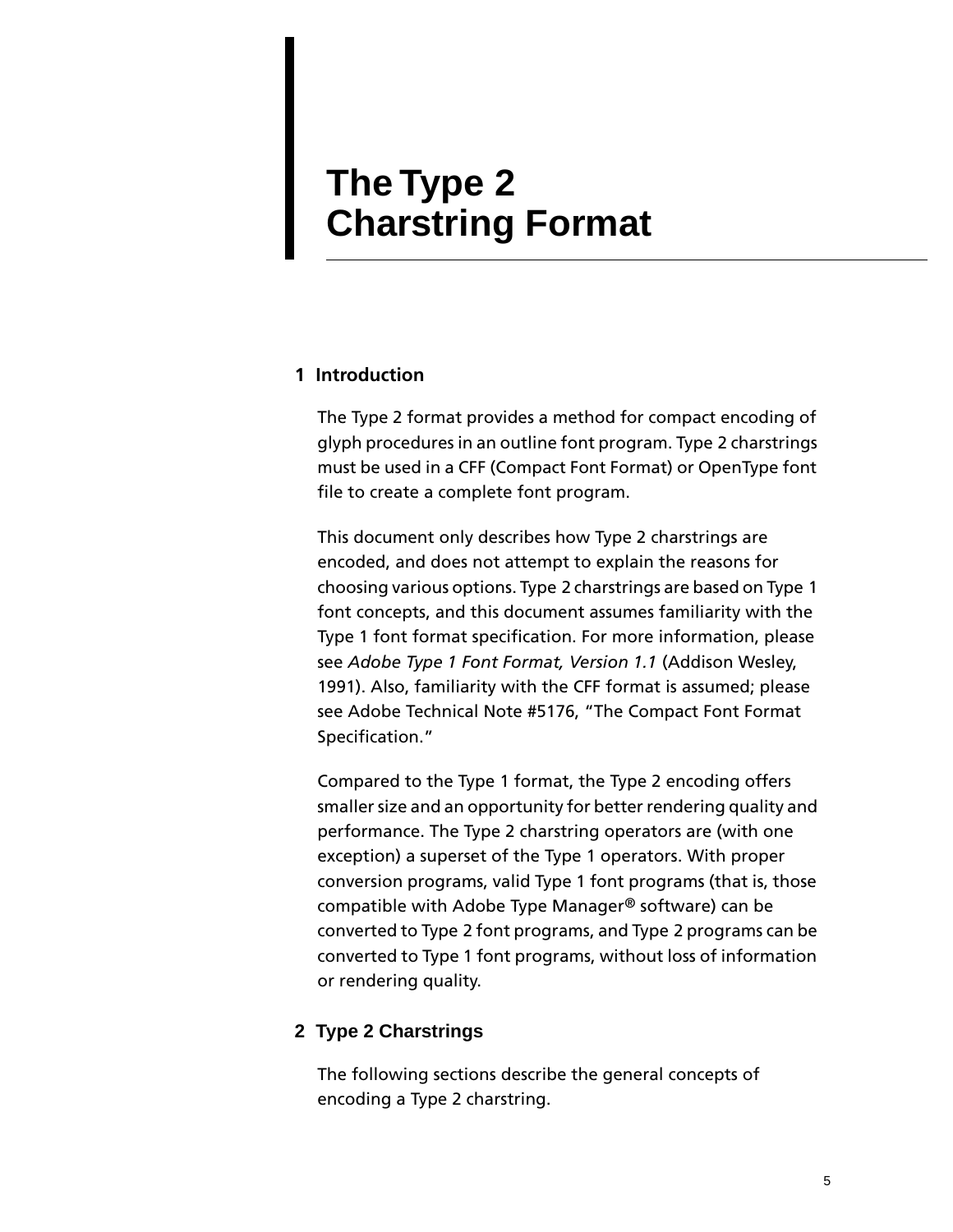### <span id="page-5-0"></span>**2.1 Hints**

The Type 2 charstring format supports six hint operators: **hstem**, **vstem**, **hstemhm**, **vstemhm**, **hintmask**, and **cntrmask**. The hint information must be declared at the beginning of a charstring (see [section 3.1\)](#page-9-1) using the **hstem**, **hstemhm**, **vstem**, and **vstemhm** operators, each of which may each take arguments for multiple stem hints.

Type 2 hint operators aid the rasterizer in recognizing and controlling stems and counter areas within a glyph. A stem generally consists of two positions (edges) and the associated width. *Edge* stem hints help to control character features where there is only a single edge (see [section 4.3\)](#page-20-1).

The Type 2 format includes edge hints, which are equivalent to the Type 1 concept of ghost hints (see section on ghost hints, page 57, of "Adobe Type 1 Font Format"). They are used to locate an edge rather than a stem that has two edges. A stem width value of –20 is reserved for a top or right edge, and a value of –21 for a bottom or left edge. The operation of hints with other negative width values is undefined.

#### **hintmask**

The **hintmask** operator has the same function as that described in "Changing Hints within a Character," section 8.1, page 69, of "Adobe Type 1 Font Format." It provides a means for activating or deactivating stem hints so that only a set of non-overlapping hints are active at one time.

The **hintmask** operator is followed by one or more data bytes that specify the stem hints which are to be active for the subsequent path construction. The number of data bytes must be exactly the number needed to represent the number of stems in the original stem list (those stems specified by the **hstem**, **vstem**, **hstemhm**, or **vstemhm** commands), using one bit in the data bytes for each stem in the original stem list. Bits with a value of one indicate stems that are active, and a value of zero indicates stems that are inactive.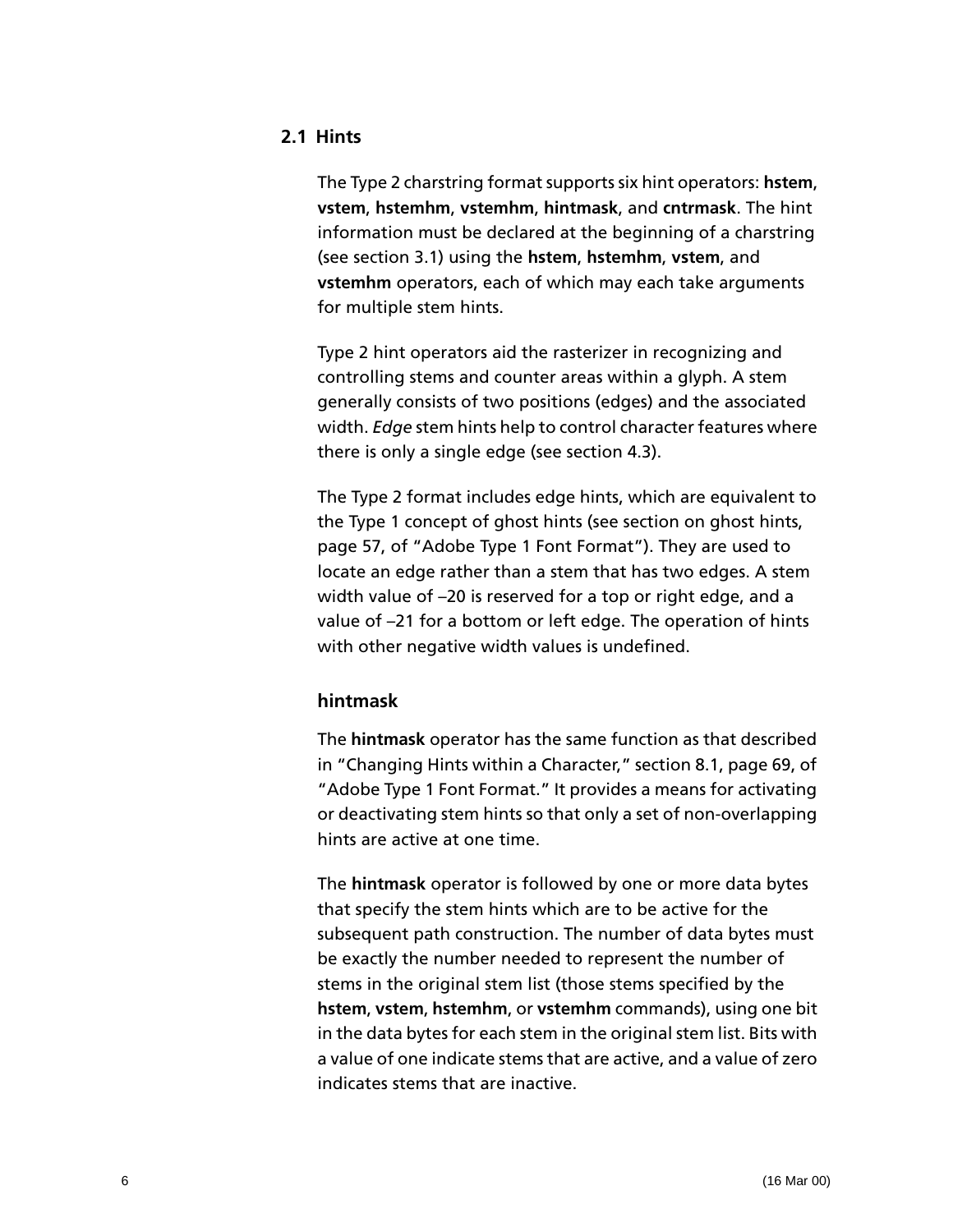#### **cntrmask**

The **cntrmask** (countermask) hint causes arbitrary but nonoverlapping collections of counter spaces in a character to be controlled in a manner similar to how stem widths are controlled by the stem hint commands (see Technical Note #5015, "The Type 1 Font Format Supplement" for more information).

The **cntrmask** operator is followed by one or more data bytes that specify the index number of the stem hints on both sides of a counter space. The number of data bytes must be exactly the number needed to represent the number of stems in the original stem list (those stems specified by the **hstem**, **vstem**, **hstemhm**, or **vstemhm** commands), using one bit in the data bytes for each stem in the original stem list.

For the example shown in [Figure 1](#page-7-1), the stem list for the glyph would be:

H1 H2 H3 H4 H5 H6 H7 H8 V1 V2 V3 V4 V5

and the following cntrmask commands would be used to control the counter spaces between those stems:

```
cntrmask 0xB5 0xE8(H1 H3 H4 H6 H8 V1 V2 V3 V5)
```

```
cntrmask 0x4A 0x00(H2 H5 H7)
```
The bits set in the data bytes indicate that the corresponding stem hints delimit the desired set of counters. Hints specified in the first command have a higher priority than those in the second command. Notice that the V4 stem does not delimit an appropriate counter space, and hence is not referenced in this example.

Note that hints are just that, hints, or recommendations. They are additional guidelines to an intelligent rasterizer.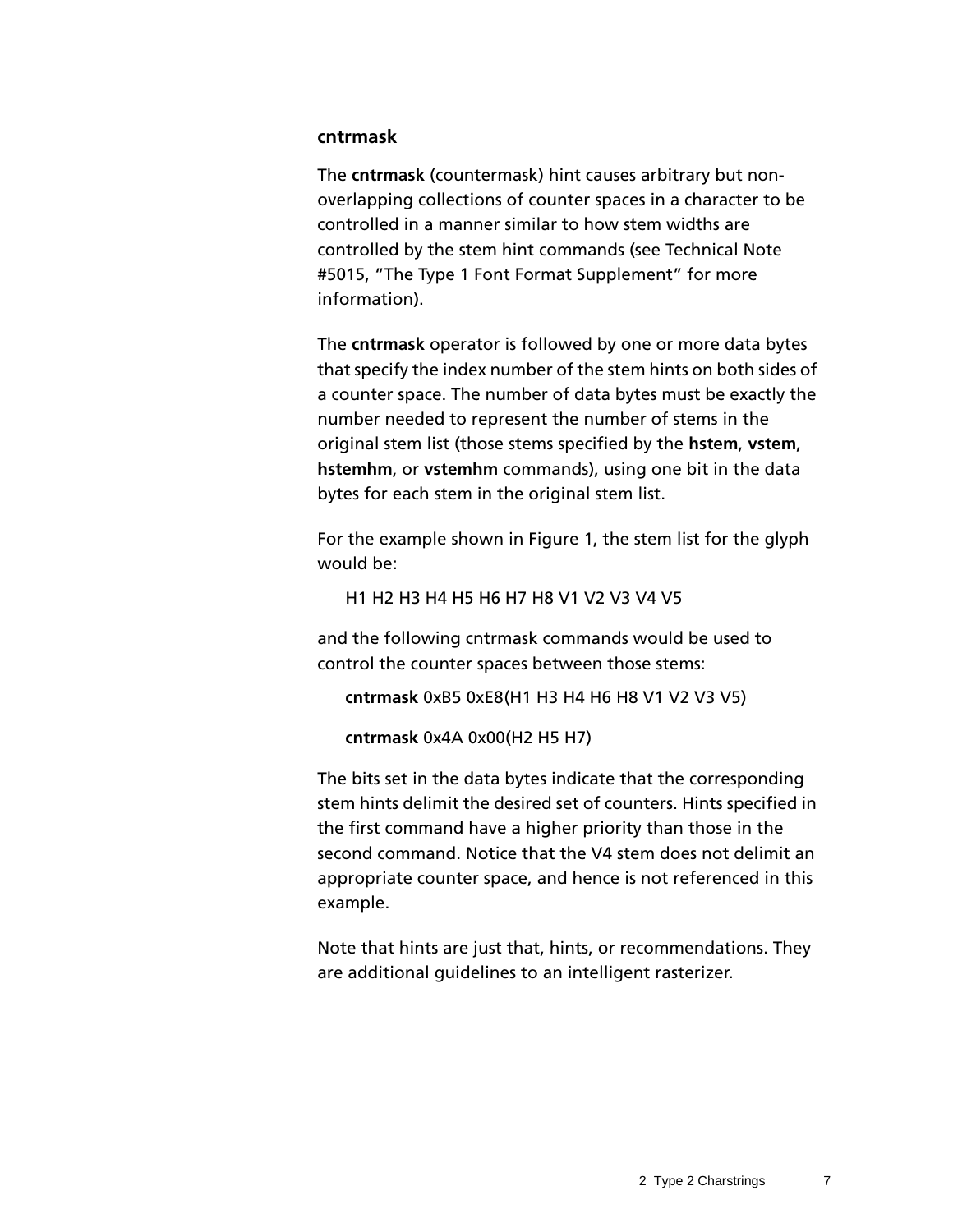Figure 1 *Counter Control Example*

<span id="page-7-1"></span>

If the font's **LanguageGroup** is *not* equal to 1 (a **LanguageGroup** value of 1 indicates complex Asian language glyphs), the **cntrmask** operator, with three stems, can be used in place of the **hstem3** and **vstem3** hints in the Type 1 format, as long as the related conditions specified in the Type 1 specification are met.

For more information on Counter Control hints, see Adobe Technical Note #5015, "Type 1 Font Format Supplement."

#### <span id="page-7-0"></span>**2.2 The Flex Mechanism**

The *flex* mechanism is provided to improve the rendering of shallow curves, representing them as line segments at small sizes rather than as small humps or dents in the character shape. It is essentially a path construction mechanism: the arguments describe the construction of two curves, with an additional argument that is used as a hint for when the curves should be rendered as a straight line at smaller sizes and resolutions.

The Type 2 flex mechanism is general; there are no restrictions on what type or orientation of curve may be expressed with a flex operator. The **flex** operator is used for the general case; special cases can use the **flex1**, **hflex**, or **hflex1** operators for a more efficient encoding. [Figure 2, page 19](#page-18-0), shows an example of the flex mechanism used for a horizontal curve, and [Figure 3,](#page-19-0)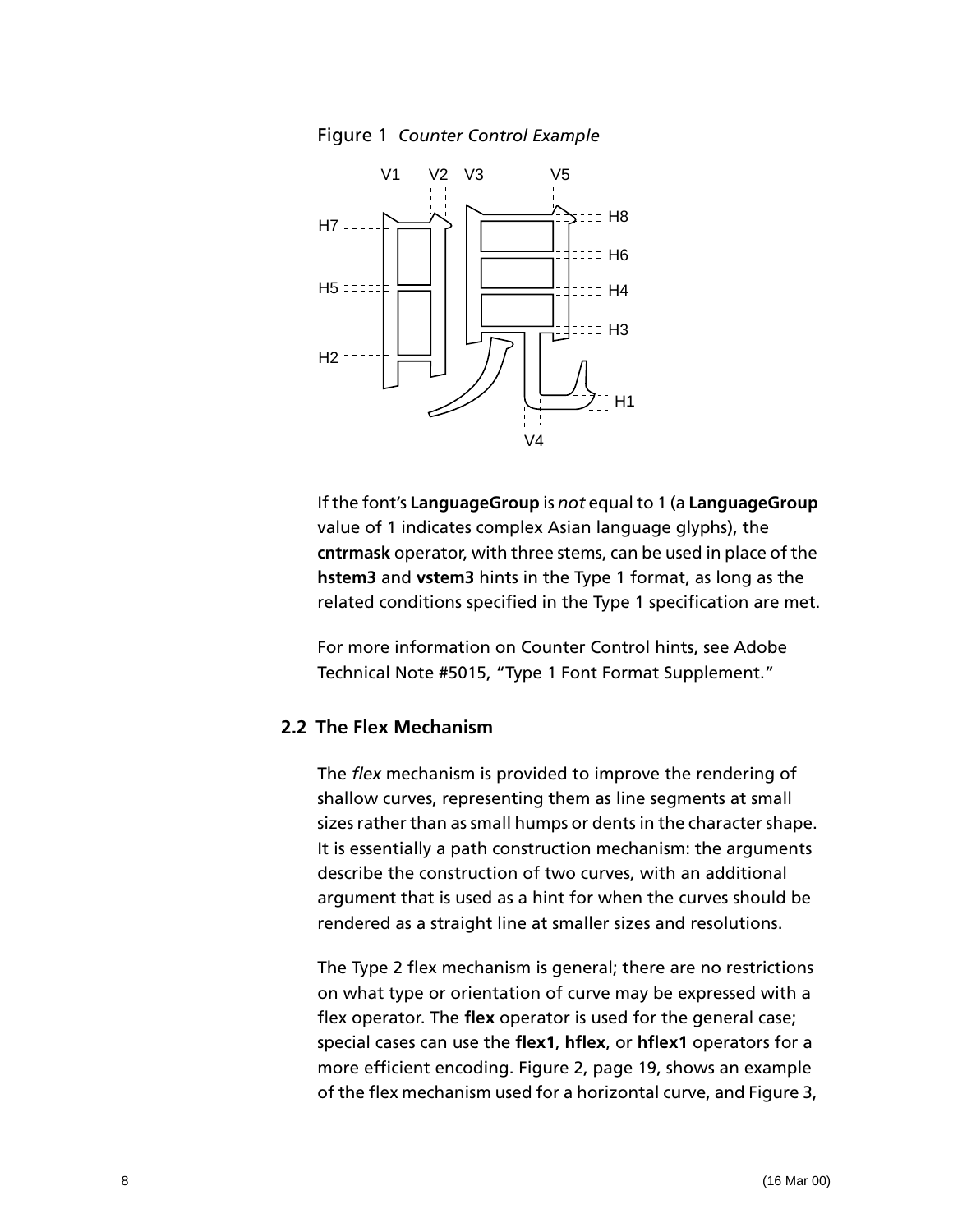[page 20,](#page-19-0) shows an example of flex curves at non-standard angles.

The flex operators can be used for any curved character feature, in any orientation or depth, that meets the following requirements:

- The character feature must be capable of being represented as exactly two curves, drawn by two **rrcurveto** operators.
- The curves must meet at a common point called the *joining point*.
- The length of the combined curve must exceed its depth.

### <span id="page-8-0"></span>**2.3 Subroutines**

A Type 2 font program can use subroutines to reduce the storage requirements by combining the program statements that describe common elements of the characters in the font.

Subroutines may be *local*, or *global*. Local subroutines are only accessible from the charstring programs in the current font. Global subroutines are those that are shared amongst the various fonts in a *FontSet* (see Adobe Technical Note #5176, "The CFF Font Format Specification" for more information).

Subroutines may contain sections of charstrings, and are encoded the same as Type 2 charstrings. They are called with the **callsubr** (for a local subroutine) or **callgsubr** (for a global subroutine) operator, using a biased index into the local or global Subrs array as the argument.

*Note 1 Unlike the biasing in the Type 1 format, in Type 2 the bias is not optional, and is fixed — based on the number of subroutines.*

> Charstring subroutines may call other subroutines, to the depth allowed by the implementation limits (see Appendix B). A charstring subroutine must end with either an **endchar** or a **return** operator. If the subroutine ends with an **endchar** operator, the **return** is not necessary.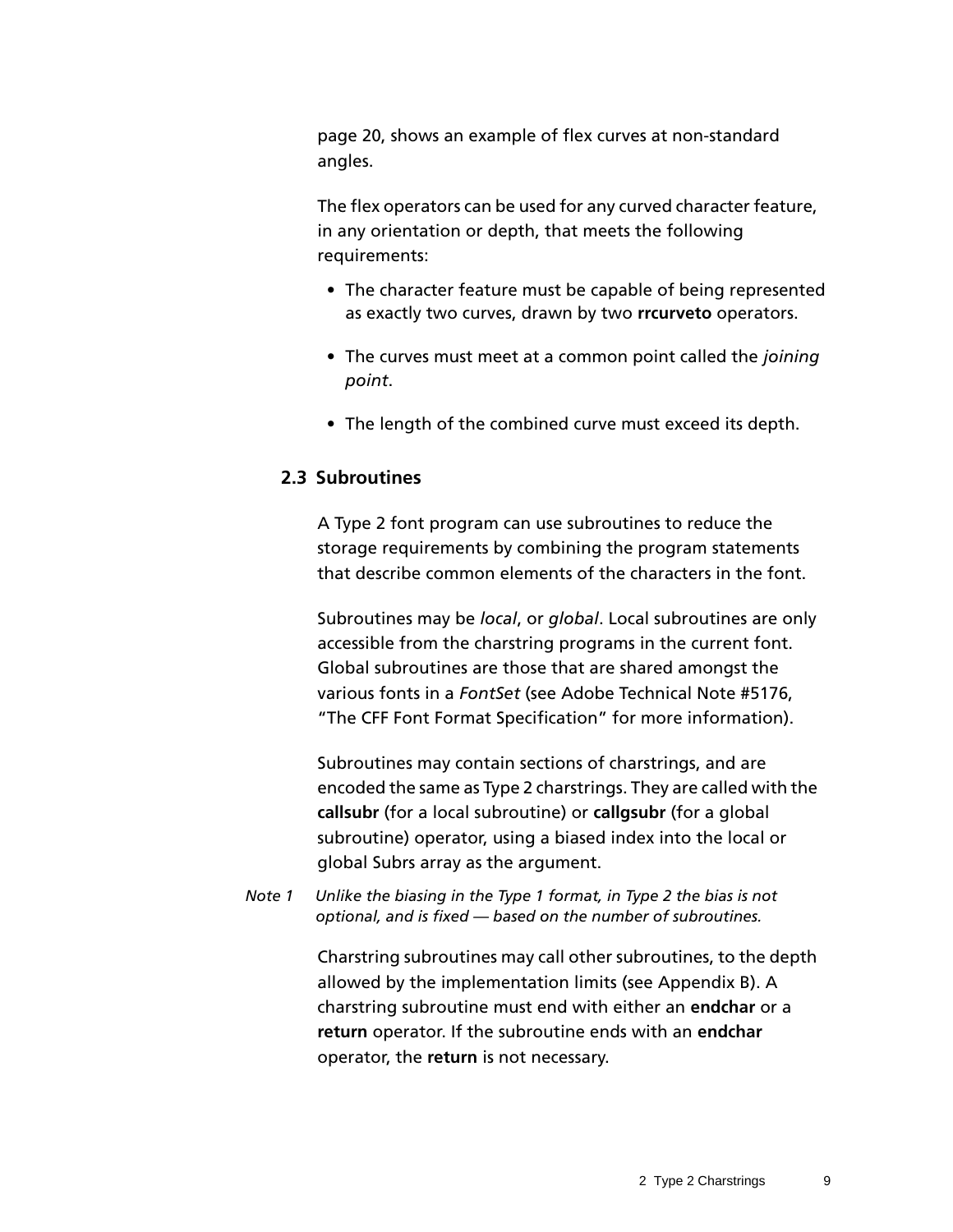#### <span id="page-9-0"></span>**3 Charstring Encoding**

A Type 2 charstring program is a sequence of unsigned 8-bit bytes that encode numbers and operators. The byte value specifies a operator, a number, or subsequent bytes that are to be interpreted in a specific manner.

The bytes are decoded into numbers and operators. One reason the format is more economical than Type 1 is because the Type 2 charstring interpreter is required to count the number of arguments on the argument stack. It can thus detect additional sets of arguments for a single operator. The stack depth implementation limit is specified in Appendix B.

A number, decoded from a charstring, is pushed onto the Type 2 argument stack. An operator expects its arguments in order from this argument stack with all arguments generally taken from the bottom of the stack (first argument bottom-most); however, some operators, particularly the subroutine operators, normally work from the top of the stack. If an operator returns results, they are pushed onto the Type 2 argument stack (last result topmost).

In the following discussion, all numeric constants are decimal numbers, except where indicated.

#### <span id="page-9-1"></span>**3.1 Type 2 Charstring Organization**

The sequence and form of a Type 2 charstring program may be represented as:

#### **w? {hs\* vs\* cm\* hm\* mt subpath}? {mt subpath}\* endchar**

Where:

 $w = width$ hs = **hstem** or **hstemhm** command vs = **vstem** or **vstemhm** command cm = **cntrmask** operator hm = **hintmask** operator mt = moveto (i.e. any of the moveto) operators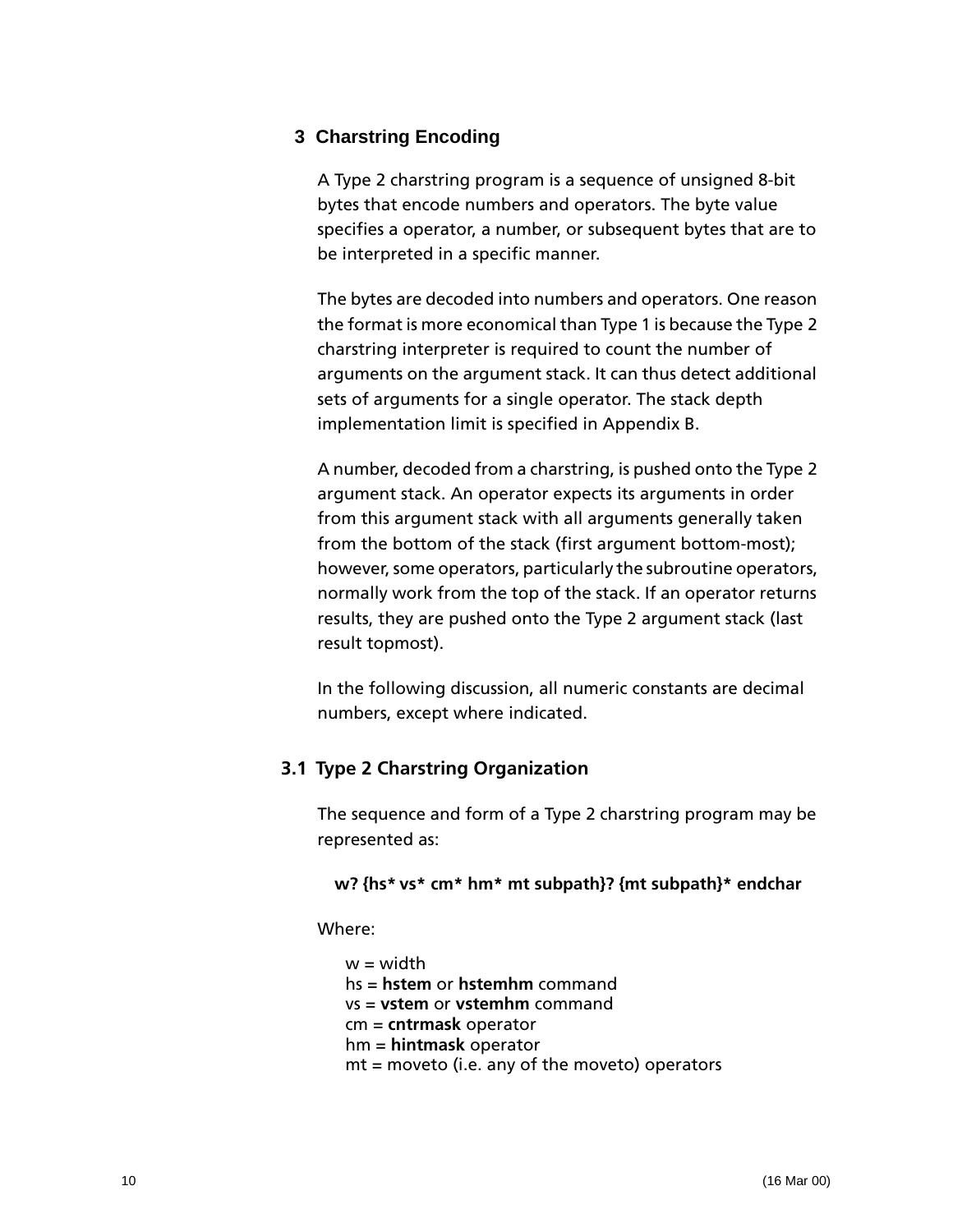subpath = refers to the construction of a subpath (one complete closed contour), which may include **hintmask** operators where appropriate.

and the following symbols indicate specific usage:

- \* zero or more occurrences are allowed
- ? zero or one occurrences are allowed
- + one or more occurrences are allowed
- { } indicates grouping

Stated in words, the constraints on the sequence of operators in a charstring are as follows:

Type 2 charstrings must be structured with operators, or classes of operators, sequenced in the following specific order:

1) **Width**: If the charstring has a width other than that of **defaultWidthX** (see Technical Note #5176, "The Compact Font Format Specification"), it must be specified as the first number in the charstring, and encoded as the difference from **nominalWidthX**.

2) **Hints**: zero or more of each of the following hint operators, in exactly the following order: **hstem**, **hstemhm**, **vstem**, **vstemhm**, **cntrmask**, **hintmask**. Each entry is optional, and each may be expressed by one or more occurrences of the operator. The hint operators **cntrmask** and/or **hintmask** must not occur if the charstring has no stem hints.

3) **Path Construction**: The first path of a charstring that contains no hints must begin with one of the *moveto* operators so that the preceding width can be detected properly.

Zero or more path construction operators are used to draw the path of the character; the second and all subsequent subpaths must also begin with one of the *moveto* operators. The **hintmask** operator may be used as needed.

4) **endchar**: The character must end with an **endchar** operator.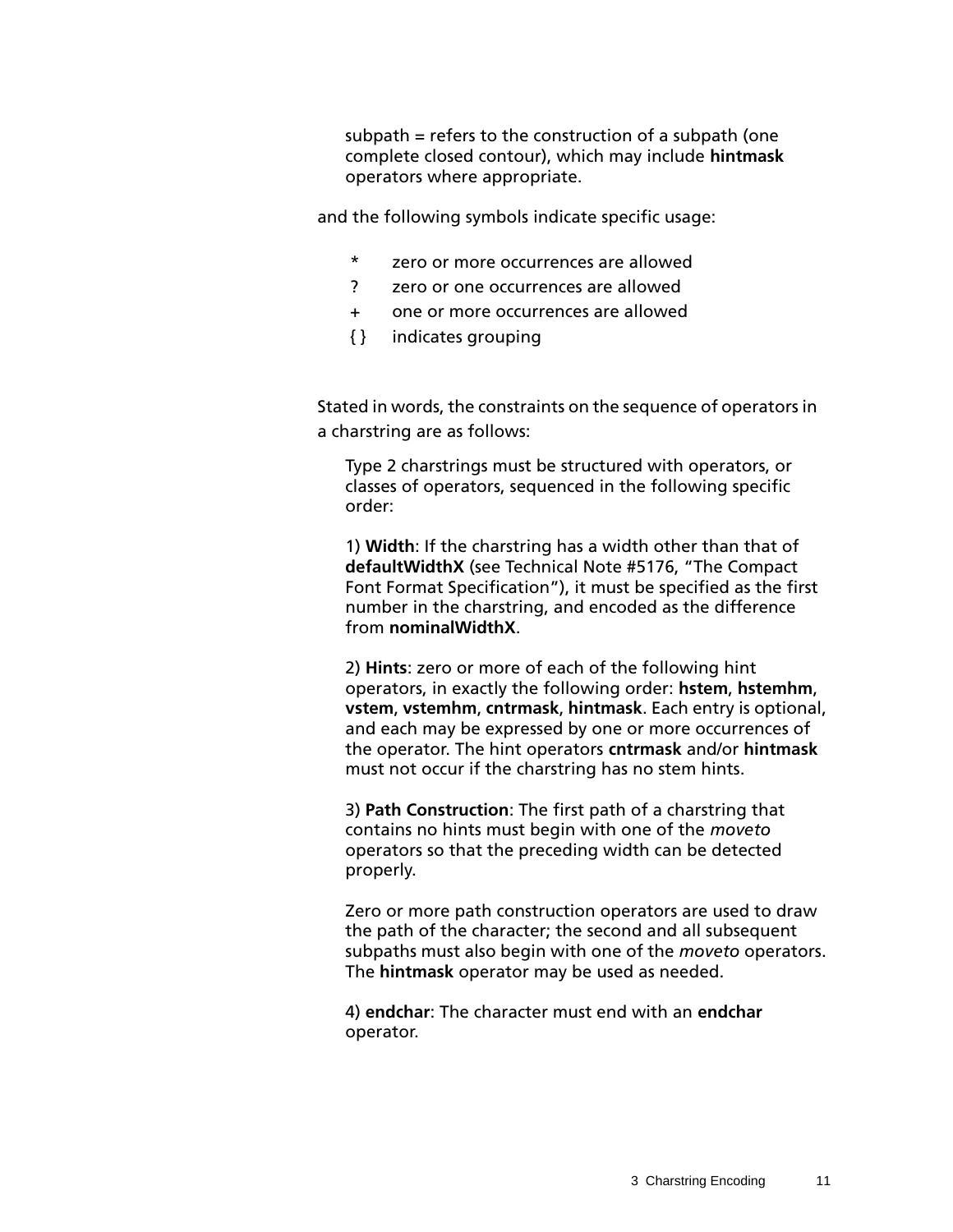*Note 2 Charstrings may contain subr and gsubr calls as desired at any point between complete tokens (operators or numbers). This means that a subr (gsubr) call must not occur between the bytes of a multibyte commands (for example, hintmask).*

#### <span id="page-11-0"></span>**3.2 Charstring Number Encoding**

A charstring byte containing the values from 32 through 254 inclusive indicates an integer. These values are decoded in three ranges (also see [Table 1](#page-12-0)):

- A charstring byte containing a value, *v*, between 32 and 246 inclusive, specifies the integer *v* − 139. Thus, the integer values from −107 through 107 inclusive may be encoded in a single byte.
- A charstring byte containing a value, *v*, between 247 and 250 inclusive, indicates an integer involving the next byte, *w*, according to the formula:

(*v* − 247) \* 256 + *w* + 108

Thus, the integer values between 108 and 1131 inclusive can be encoded in 2 bytes in this manner.

• A charstring byte containing a value, *v*, between 251 and 254 inclusive, indicates an integer involving the next byte, *w*, according to the formula:

− [(*v* − 251) \* 256] − *w* − 108

Thus, the integer values between −1131 and −108 inclusive can be encoded in 2 bytes in this manner.

If the charstring byte contains the value 255, the next four bytes indicate a two's complement signed number. The first of these four bytes contains the highest order bits, the second byte contains the next higher order bits and the fourth byte contains the lowest order bits. This number is interpreted as a Fixed; that is, a signed number with 16 bits of fraction.

*Note 3 The Type 2 interpretation of a number encoded in five-bytes (those with an initial byte value of 255) differs from how it is interpreted in the Type 1 format.*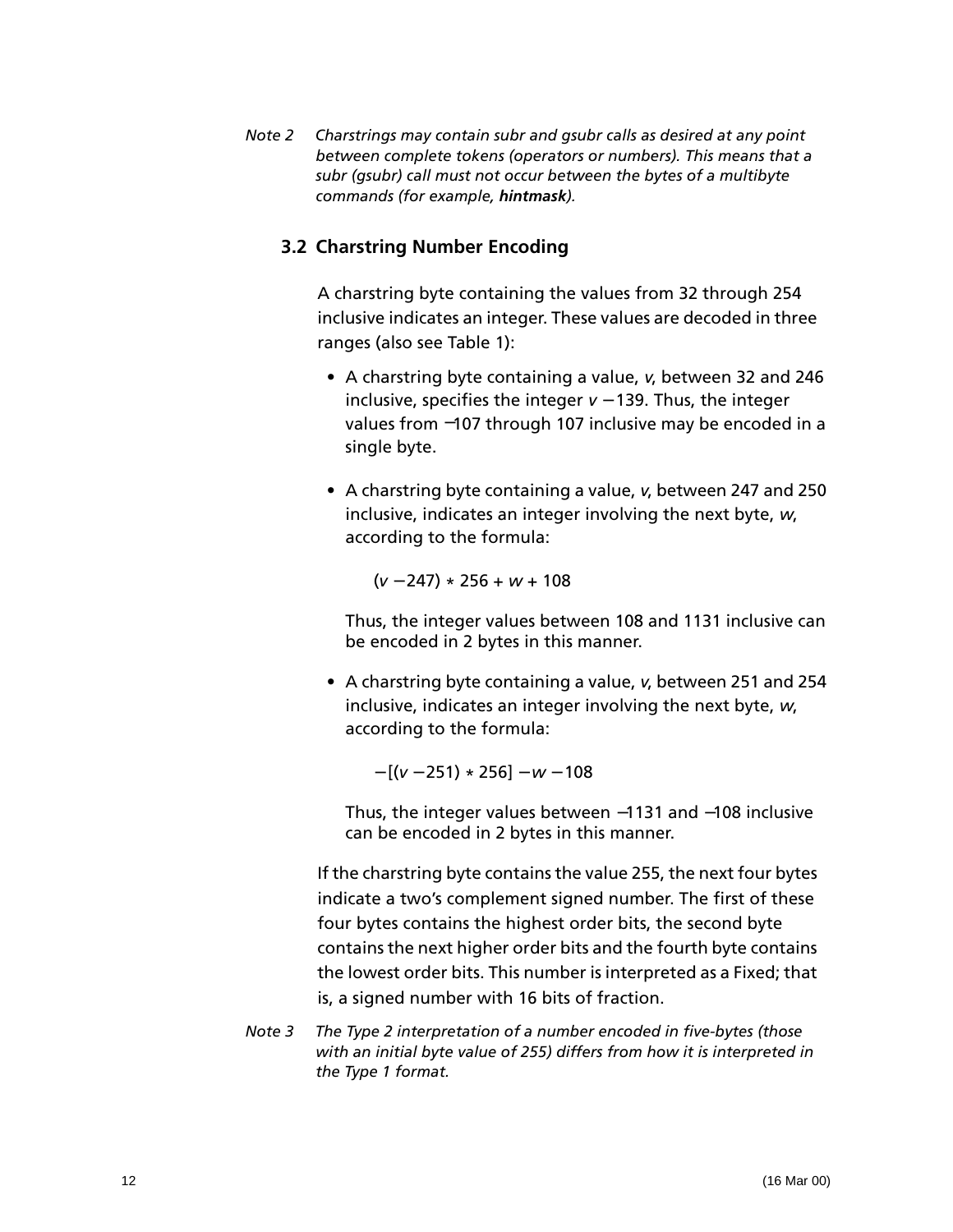In addition to the 32 to 255 range of values, a *ShortInt* value is specified by using the operator (28) followed by two bytes which represent numbers between –32768 and +32767. The most significant byte follows the (28). This allows a more compact representation of large numbers which occur occasionally in fonts, but perhaps more importantly, this will allow more compact encoding of numbers which may be used as arguments to **callsubr** and **callgsubr**.

<span id="page-12-0"></span>

| <b>Charstring</b><br><b>Byte Value</b> | Interpretation                                                             | <b>Number Range</b><br>Represented                    | <b>Bytes</b><br>Required |
|----------------------------------------|----------------------------------------------------------------------------|-------------------------------------------------------|--------------------------|
| $0 - 11$                               | operators                                                                  | operators 0 to 11                                     | 1                        |
| 12                                     | escape: next byte inter-<br>preted as additional<br>operators              | additional 0 to<br>255 range for<br>operator codes    | $\overline{2}$           |
| $13 - 18$                              | operators                                                                  | operators 13 to 18                                    | 1                        |
| 19, 20                                 | operators (hintmask and<br>cntrmask)                                       | operators 19, 20                                      | $2$ or<br>more           |
| $21 - 27$                              | operators                                                                  | operators 21 to 27                                    | 1                        |
| 28                                     | following 2 bytes inter-<br>preted as a 16-bit two's-<br>complement number | $-32768$ to $+32767$                                  | 3                        |
| $29 - 31$                              | operators                                                                  | operators 29 to 31                                    | 1                        |
| $32 - 246$                             | result = $v-139$                                                           | $-107$ to $+107$                                      | 1                        |
| $247 - 250$                            | with next byte, w, result $=$<br>$(v-247)*256+w+108$                       | $+108$ to $+1131$                                     | 2                        |
| $251 - 254$                            | with next byte, w, result =<br>$-[({v-251}) \times 256] - {w-108}.$        | $-108$ to $-1131$                                     | $\overline{2}$           |
| 255                                    | next 4 bytes interpreted<br>as a 32-bit two's-comple-<br>ment number       | 16-bit signed<br>integer with 16<br>bits of fraction. | 5                        |

*Table 1 Type 2 Charstring Encoding Values*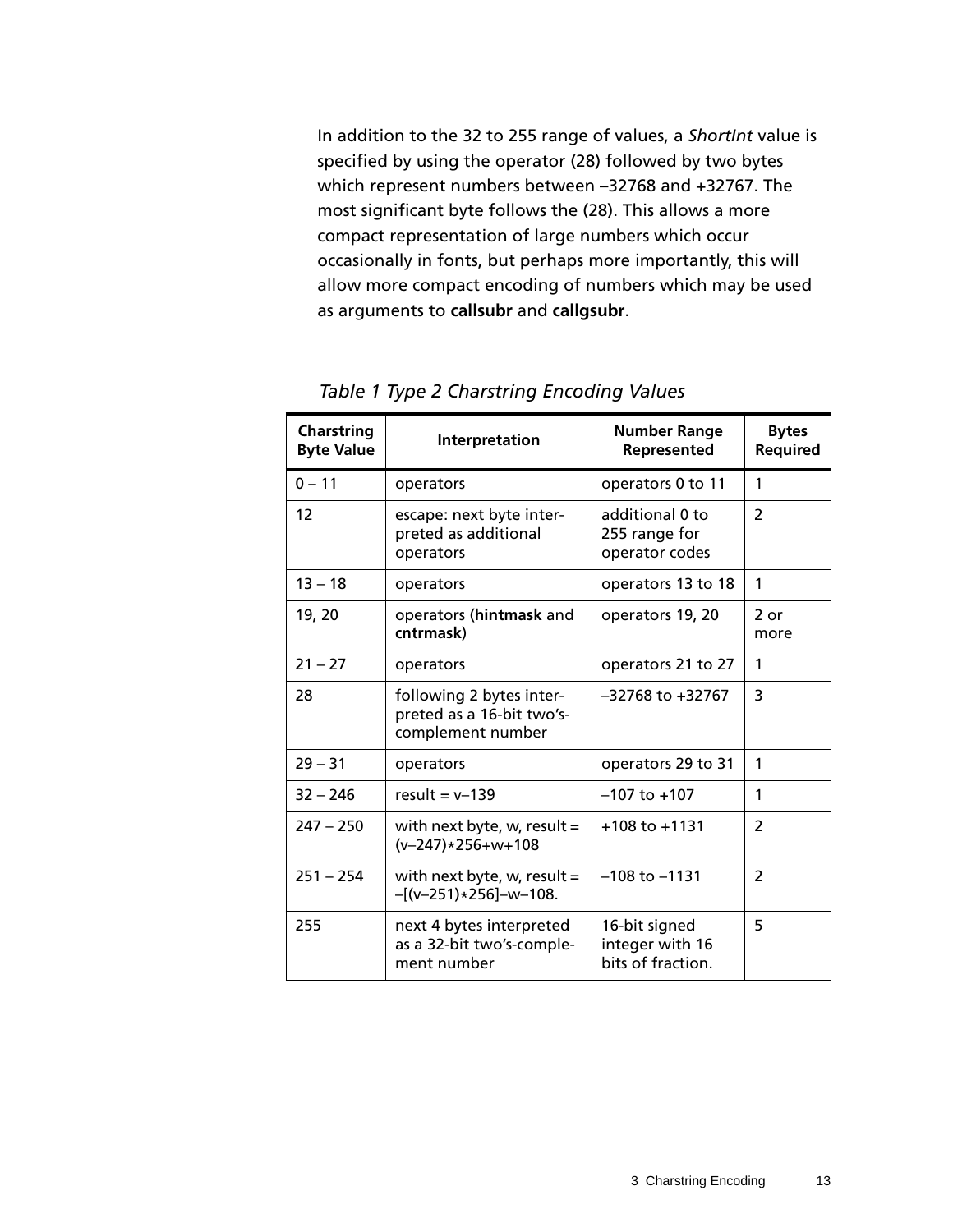#### <span id="page-13-0"></span>**3.3 Charstring Operator Encoding**

Charstring operators are encoded in one or two bytes.

Single byte operators are encoded in one byte that contains a value between 0 and 31 inclusive, excluding 12 and 28. Not all possible operator encoding values are defined (see Appendix A for a list of operator encoding values). The behavior of undefined operators is unspecified.

If an operator byte contains the value 12, then the value in the next byte specifies an operator. This escape mechanism allows many extra operators to be encoded.

#### <span id="page-13-1"></span>**4 Charstring Operators**

Type 2 charstring operators are divided into seven groups, classified by function: 1) path construction; 2) finishing a path; 3) hints; 4) arithmetic; 5) storage; 6) conditional; and 7) subroutine.

The following definitions use a format similar to that used in the *PostScript Language Reference Manual*. Parentheses following the operator name either include the operator value that represents this operator in a charstring byte, or the two values (beginning with 12) that represent a two-byte operator.

Many operators take their arguments from the bottom-most entries in the Type 2 argument stack; this behavior is indicated by the stack bottom symbol '|-' appearing to the left of the first argument. Operators that clear the argument stack are indicated by the stack bottom symbol '|-' in the result position of the operator definition.

Because of this stack-clearing behavior, in general, arguments are not accumulated on the Type 2 argument stack for later removal by a sequence of operators, arguments generally may be supplied only for the next operator. Notable exceptions occur with subroutine calls and with arithmetic and conditional operators. All stack operations must observe the stack limit (see Appendix B).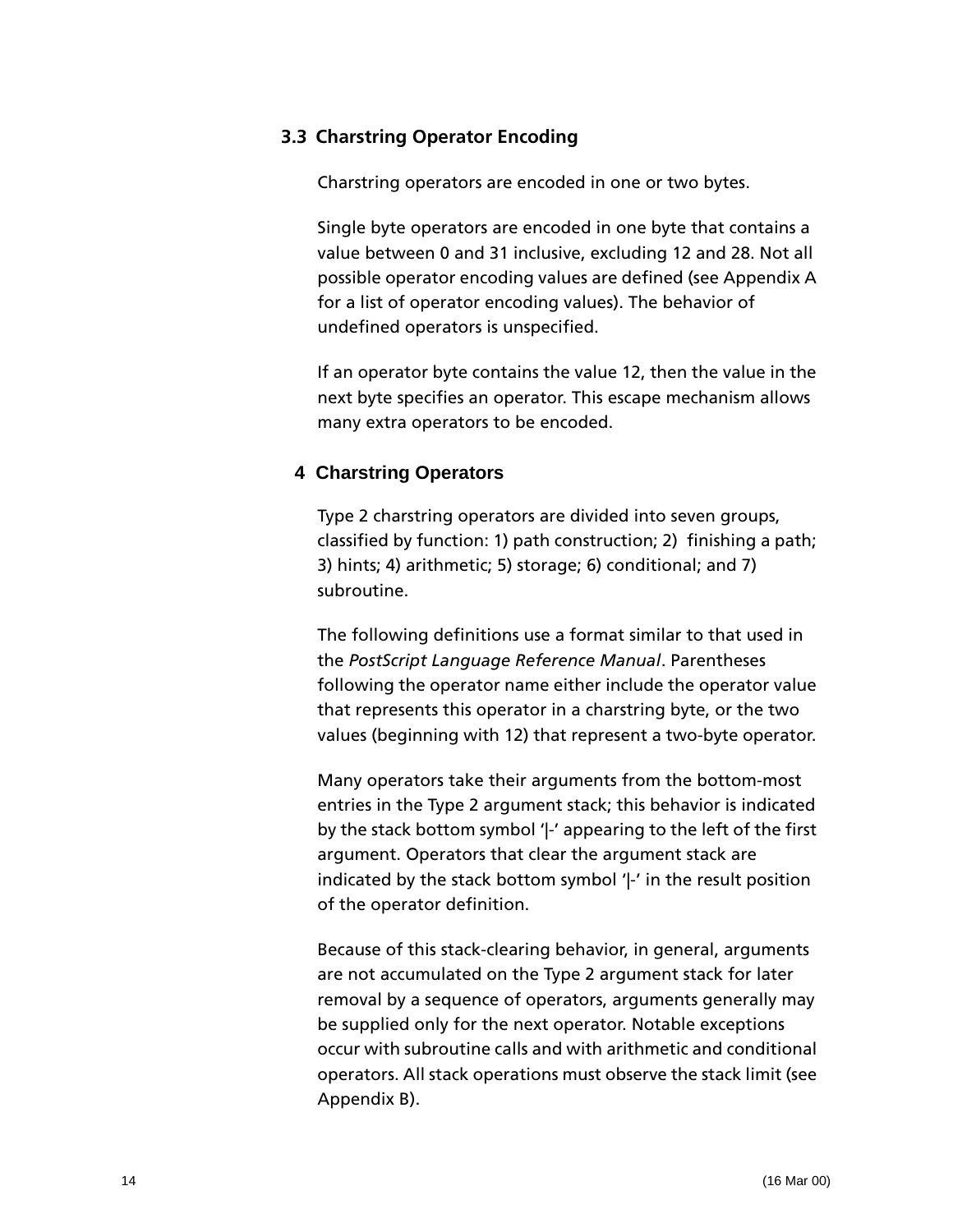#### <span id="page-14-0"></span>**4.1 Path Construction Operators**

In a Type 2 charstring, a path is constructed by sequential application of one or more path construction operators. The current point is initially the (0, 0) point of the character coordinate system. The operators listed in this section cause the current point to change, either by a *moveto* operation, or by appending one or more curve or line segments to the current point. Upon completion of the operation, the current point is updated to the position to which the move was made, or to the last point on the segment or segments.

Many of the operators can take multiple sets of arguments, which indicate a series of path construction operations. The number of operations are limited only by the limit on the stack size (see Appendix B).

All Bézier curve path segments are drawn using six arguments, dxa, dya, dxb, dyb, dxc, dyc; where dxa and dya are relative to the current point, and all subsequent arguments are relative to the previous point. A number of the curve operators take advantage of the situation where some tangent points are horizontal or vertical (and hence the value is zero), thus reducing the number of arguments needed.

The flex operators are considered path construction commands because they specify the drawing of two curves. There is also an additional argument that serves as a hint as to when to render the curves as a straight line at small sizes and low resolutions.

The following are three types of moveto operators. For the initial moveto operators in a charstring, the arguments are relative to the (0, 0) point in the character's coordinate system; subsequent moveto operators' arguments are relative to the current point.

Every character path and subpath must begin with one of the moveto operators. If the current path is open when a moveto operator is encountered, the path is closed before performing the moveto operation.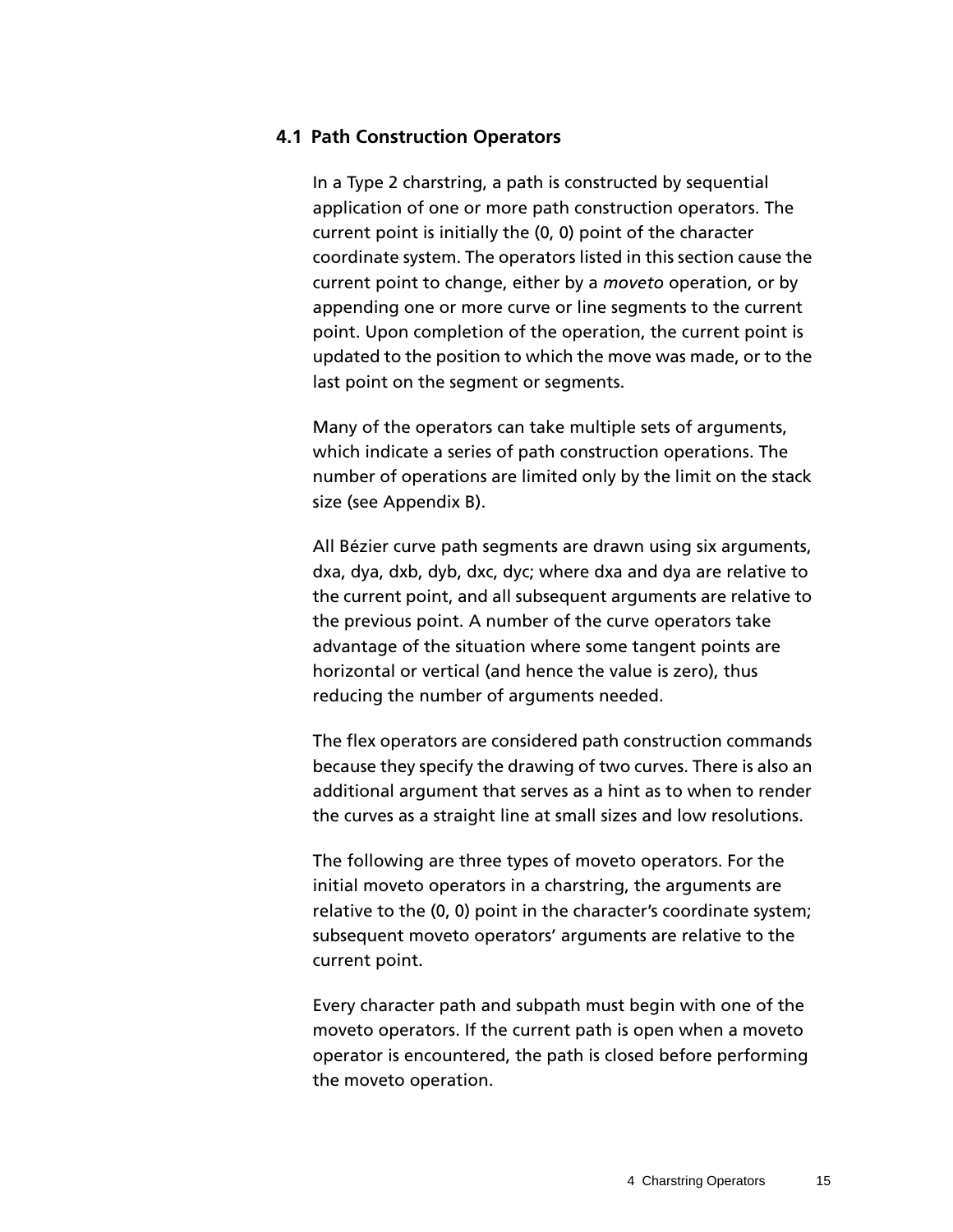**rmoveto** |- dx1 dy1 **rmoveto** (21) |-

moves the current point to a position at the relative coordinates (*dx1, dy1)*.

*Note 4* The first stack-clearing operator, which must be one of **hstem**, *hstemhm, vstem, vstemhm, cntrmask, hintmask, hmoveto, vmoveto, rmoveto, or endchar, takes an additional argument — the width (as described earlier), which may be expressed as zero or one numeric argument.*

**hmoveto** |- dx1 **hmoveto** (22) |-

moves the current point *dx1* units in the horizontal direction. See Note 4.

**vmoveto** |- dy1 **vmoveto** (4) |-

moves the current point *dy1* units in the vertical direction. See Note 4.

**rlineto** |- {dxa dya}+ **rlineto** (5) |-

appends a line from the current point to a position at the relative coordinates *dxa, dya*. Additional **rlineto** operations are performed for all subsequent argument pairs. The number of lines is determined from the number of arguments on the stack.

**hlineto** |- dx1 {dya dxb}\* **hlineto** (6) |-

|- {dxa dyb}+ **hlineto** (6) |-

appends a horizontal line of length *dx1* to the current point. With an odd number of arguments, subsequent argument pairs are interpreted as alternating values of *dy* and *dx*, for which additional *lineto* operators draw alternating vertical and horizontal lines. With an even number of arguments, the arguments are interpreted as alternating horizontal and vertical lines. The number of lines is determined from the number of arguments on the stack.

**vlineto** |- dy1 {dxa dyb}\* **vlineto** (7) |-

|- {dya dxb}+ **vlineto** (7) |-

appends a vertical line of length *dy1* to the current point. With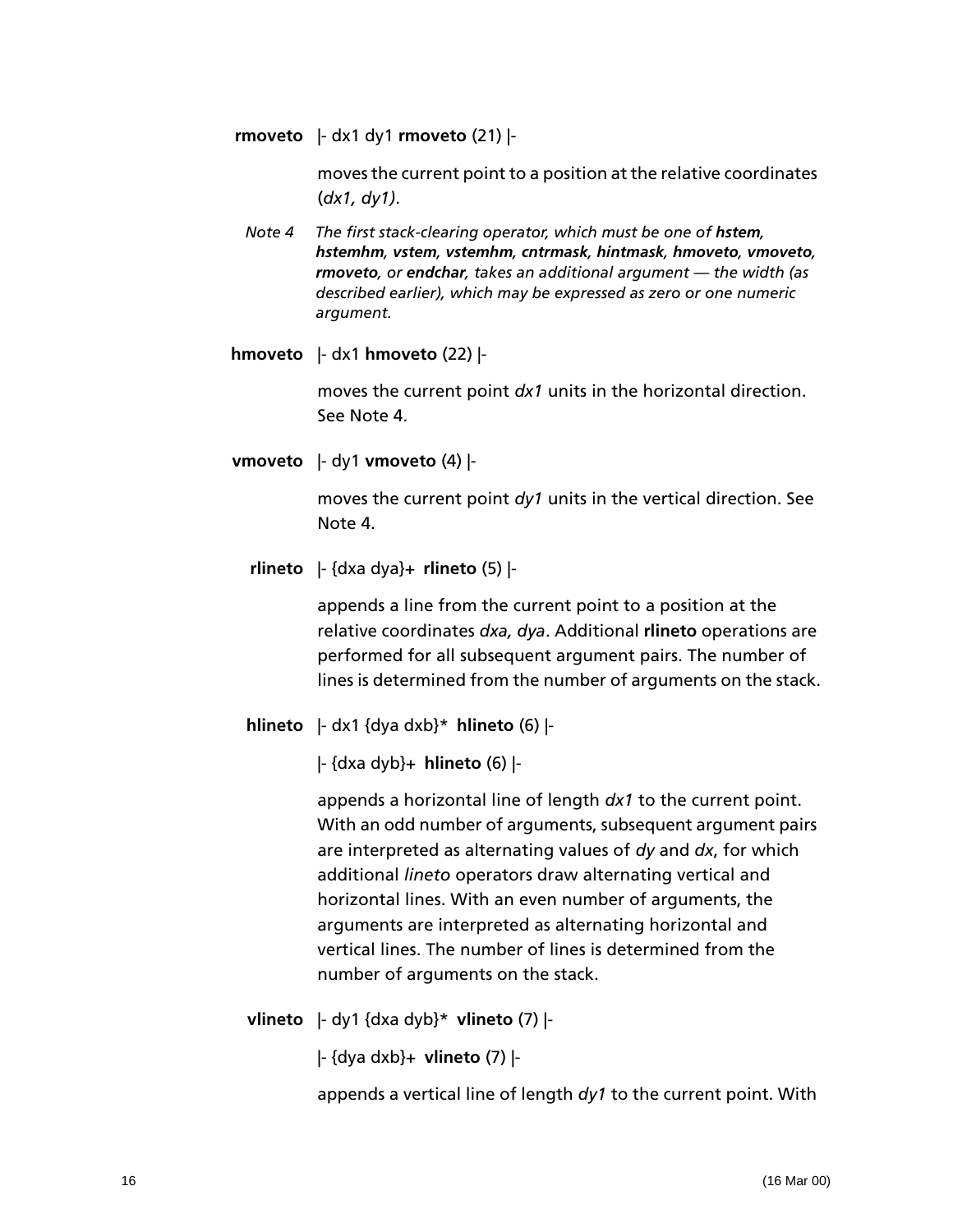an odd number of arguments, subsequent argument pairs are interpreted as alternating values of *dx* and *dy*, for which additional *lineto* operators draw alternating horizontal and vertical lines. With an even number of arguments, the arguments are interpreted as alternating vertical and horizontal lines. The number of lines is determined from the number of arguments on the stack.

**rrcurveto** |- {dxa dya dxb dyb dxc dyc}+ **rrcurveto** (8) |-

appends a Bézier curve, defined by *dxa...dyc*, to the current point. For each subsequent set of six arguments, an additional curve is appended to the current point. The number of curve segments is determined from the number of arguments on the number stack and is limited only by the size of the number stack.

**hhcurveto** |- dy1? {dxa dxb dyb dxc}+ **hhcurveto** (27) |-

appends one or more Bézier curves, as described by the *dxa...dxc* set of arguments, to the current point. For each curve, if there are 4 arguments, the curve starts and ends horizontal. The first curve need not start horizontal (the odd argument case). Note the argument order for the odd argument case.

**hvcurveto** |- dx1 dx2 dy2 dy3 {dya dxb dyb dxc dxd dxe dye dyf}\* dxf? **hvcurveto** (31) |-

|- {dxa dxb dyb dyc dyd dxe dye dxf}+ dyf? **hvcurveto** (31) |-

appends one or more Bézier curves to the current point. The tangent for the first Bézier must be horizontal, and the second must be vertical (except as noted below).

If there is a multiple of four arguments, the curve starts horizontal and ends vertical. Note that the curves alternate between *start horizontal*, *end vertical*, and *start vertical*, and *end horizontal*. The last curve (the odd argument case) need not end horizontal/vertical.

**rcurveline** |- {dxa dya dxb dyb dxc dyc}+ dxd dyd **rcurveline** (24) | is equivalent to one **rrcurveto** for each set of six arguments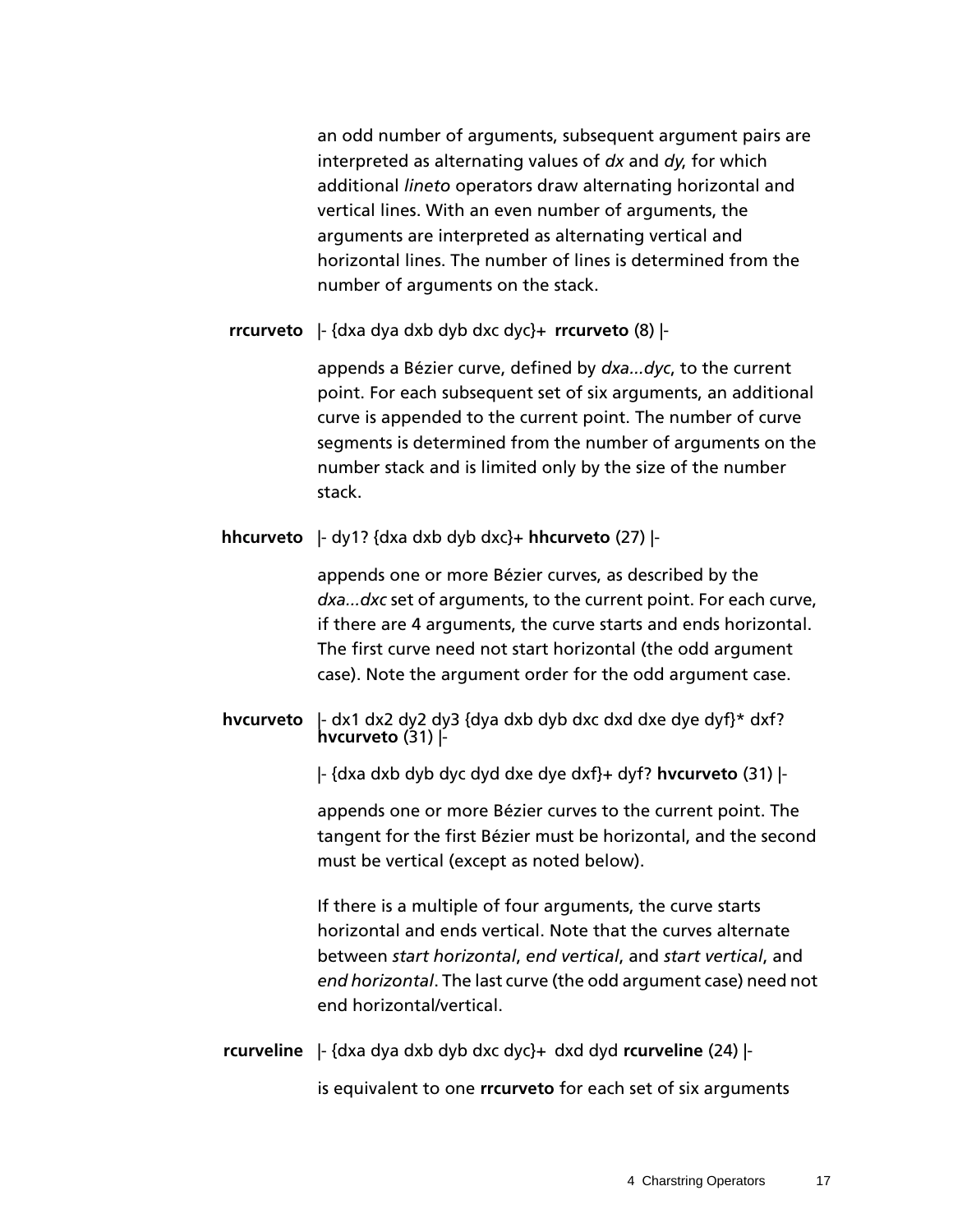dxa...dyc, followed by exactly one **rlineto** using the *dxd*, *dyd* arguments. The number of curves is determined from the count on the argument stack.

**rlinecurve** |- {dxa dya}+ dxb dyb dxc dyc dxd dyd **rlinecurve** (25) |-

is equivalent to one **rlineto** for each pair of arguments beyond the six arguments *dxb...dyd* needed for the one **rrcurveto** command. The number of lines is determined from the count of items on the argument stack.

**vhcurveto** |- dy1 dx2 dy2 dx3 {dxa dxb dyb dyc dyd dxe dye dxf}\* dyf? **vhcurveto** (30) |-

|- {dya dxb dyb dxc dxd dxe dye dyf}+ dxf? **vhcurveto** (30) |-

appends one or more Bézier curves to the current point, where the first tangent is vertical and the second tangent is horizontal.

This command is the complement of **hvcurveto**; see the description of **hvcurveto** for more information.

**vvcurveto** |- dx1? {dya dxb dyb dyc}+ **vvcurveto** (26) |-

appends one or more curves to the current point. If the argument count is a multiple of four, the curve starts and ends vertical. If the argument count is odd, the first curve does not begin with a vertical tangent.

**flex** |- dx1 dy1 dx2 dy2 dx3 dy3 dx4 dy4 dx5 dy5 dx6 dy6 fd **flex** (12 35) |-

causes two Bézier curves, as described by the arguments (as shown in [Figure 2](#page-18-0) below), to be rendered as a straight line when the *flex depth* is less than fd /100 device pixels, and as curved lines when the flex depth is greater than or equal to fd/100 device pixels.

The flex depth for a horizontal curve, as shown in [Figure 2,](#page-18-0) is the distance from the join point to the line connecting the start and end points on the curve. If the curve is not exactly horizontal or vertical, it must be determined whether the curve is more horizontal or vertical by the method described in the **flex1** description, below, and as illustrated in [Figure 3.](#page-19-0)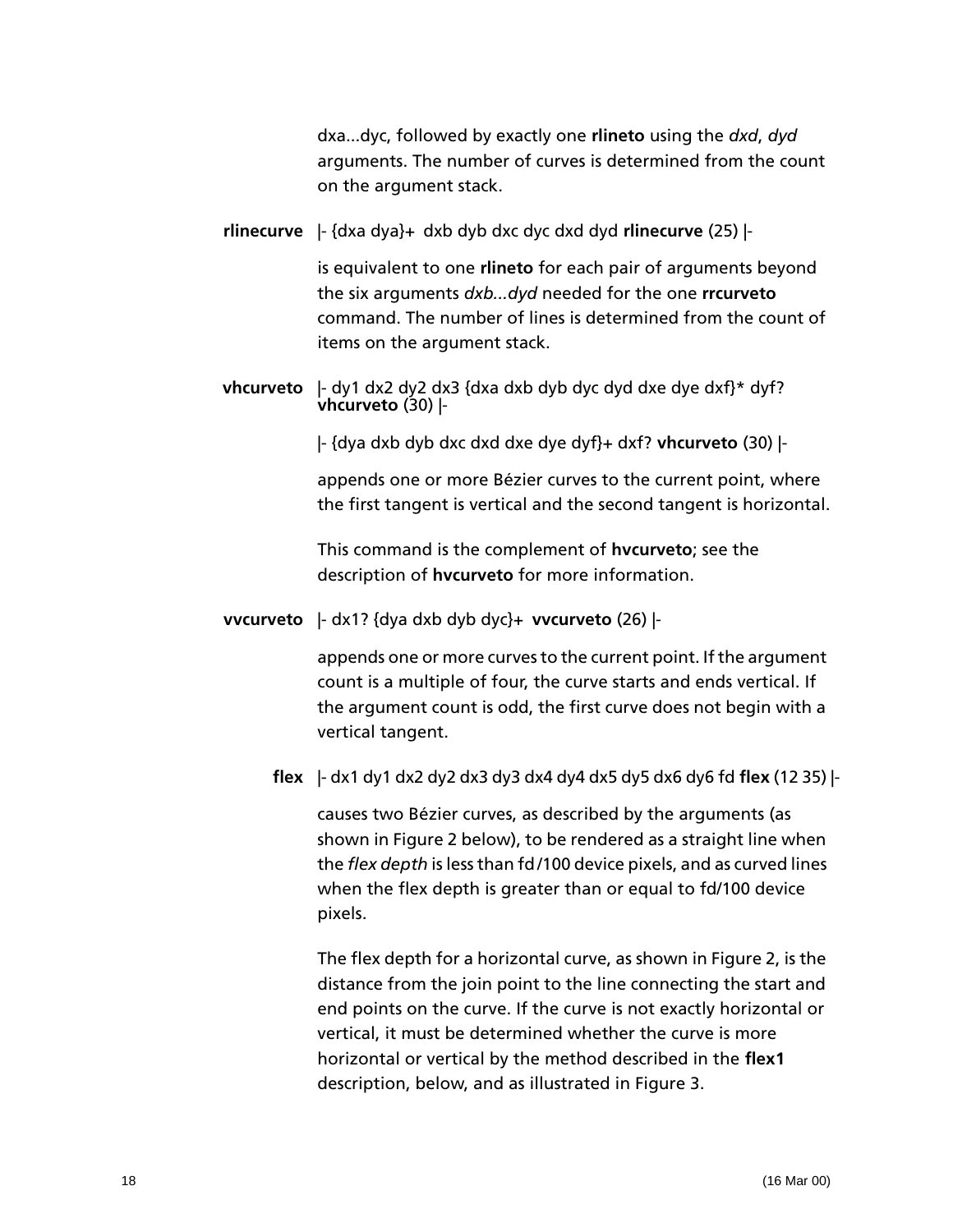<span id="page-18-0"></span>

- *Note 5 In cases where some of the points have the same x or y coordinate as other points in the curves, arguments may be omitted by using one of the following forms of the flex operator, hflex, hflex1, or flex1.*
	- **hflex** |- dx1 dx2 dy2 dx3 dx4 dx5 dx6 **hflex** (12 34) |-

causes the two curves described by the arguments *dx1*...*dx6* to be rendered as a straight line when the flex depth is less than 0.5 (that is, fd is 50) device pixels, and as curved lines when the flex depth is greater than or equal to 0.5 device pixels.

**hflex** is used when the following are all true:

a) the starting and ending points, first and last control points have the same y value.

b) the joining point and the neighbor control points have the same y value.

c) the flex depth is 50.

**hflex1** |- dx1 dy1 dx2 dy2 dx3 dx4 dx5 dy5 dx6 **hflex1** (12 36) |-

causes the two curves described by the arguments to be rendered as a straight line when the flex depth is less than 0.5 device pixels, and as curved lines when the flex depth is greater than or equal to 0.5 device pixels.

**hflex1** is used if the conditions for **hflex** are not met but all of the following are true:

a) the starting and ending points have the same y value,

b) the joining point and the neighbor control points have the same y value.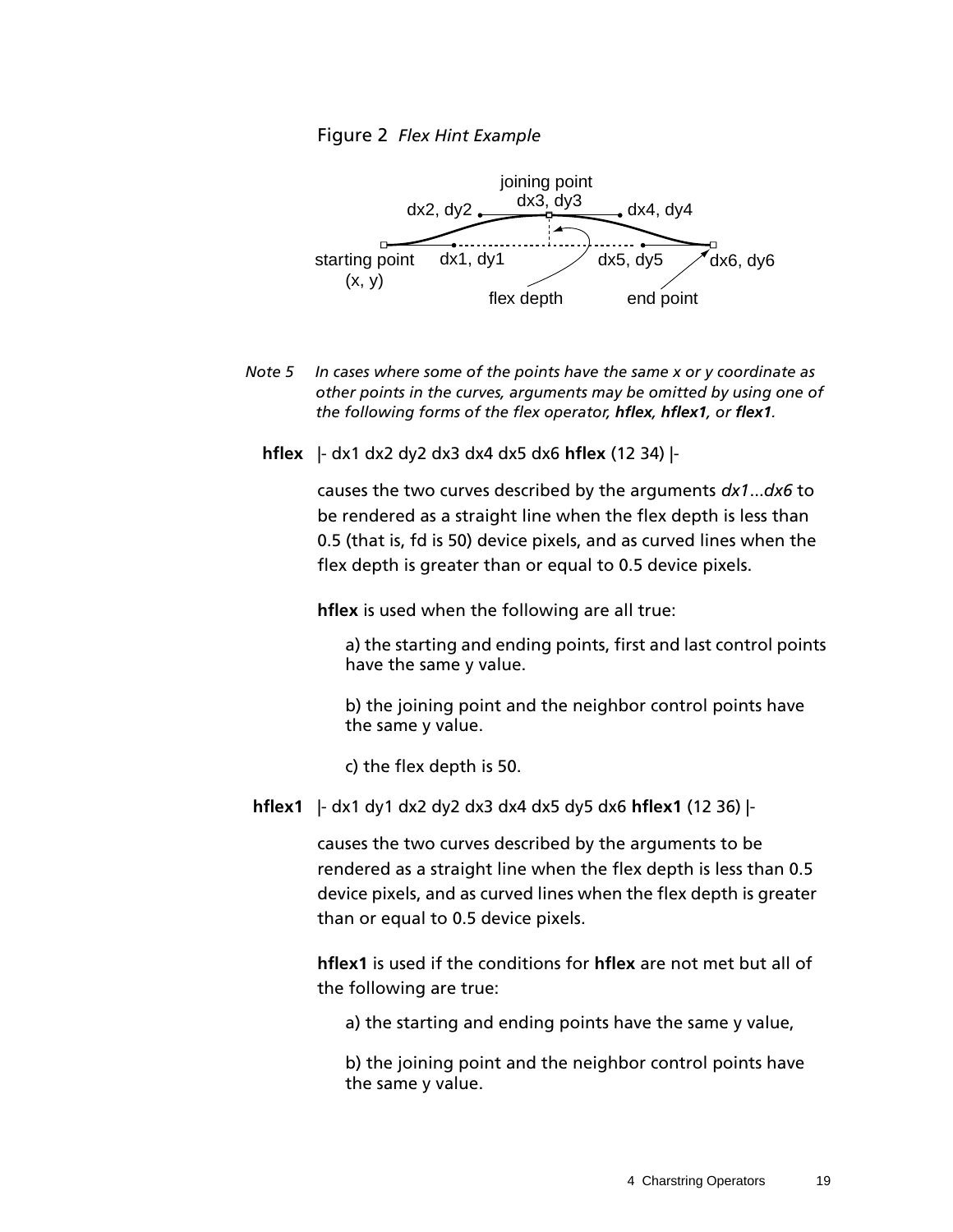c) the flex depth is 50.

**flex1** |- dx1 dy1 dx2 dy2 dx3 dy3 dx4 dy4 dx5 dy5 d6 **flex1** (12 37) |-

causes the two curves described by the arguments to be rendered as a straight line when the flex depth is less than 0.5 device pixels, and as curved lines when the flex depth is greater than or equal to 0.5 device pixels.

The d6 argument will be either a dx or dy value, depending on the curve (see [Figure 3\)](#page-19-0). To determine the correct value, compute the distance from the starting point (x, y), the first point of the first curve, to the last flex control point (dx5, dy5) by summing all the arguments except d6; call this (dx, dy). If  $abs(dx) > abs(dy)$ , then the last point's x-value is given by d6, and its y-value is equal to *y*. Otherwise, the last point's x-value is equal to *x* and its y-value is given by d6.

**flex1** is used if the conditions for **hflex** and **hflex1** are notmet but all of the following are true:

a) the starting and ending points have the same x or y value,

b) the flex depth is 50.



<span id="page-19-0"></span>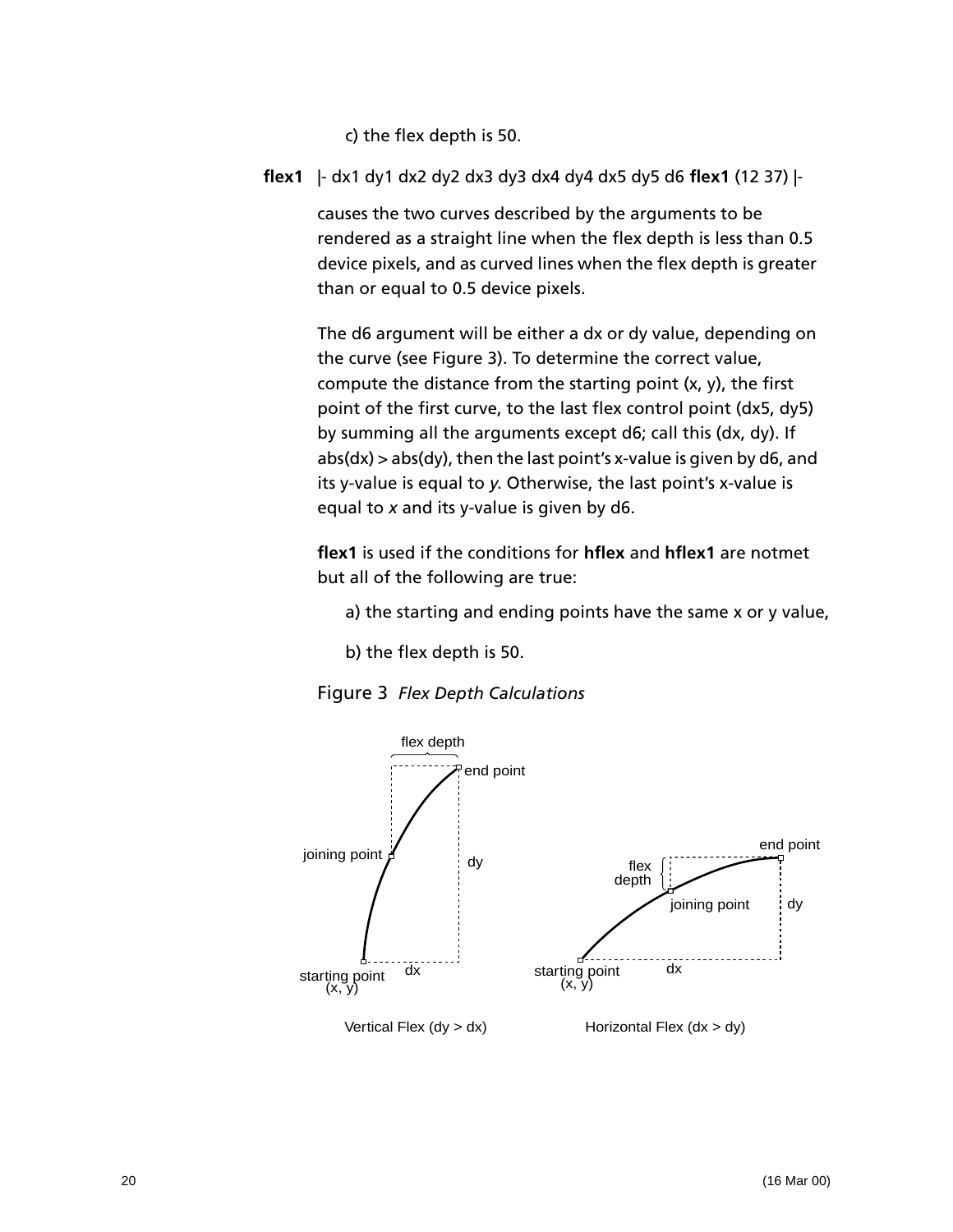### <span id="page-20-2"></span>**4.2 Operator for Finishing a Path**

#### <span id="page-20-0"></span>**endchar – endchar** (14) |–

finishes a charstring outline definition, and must be the last operator in a character's outline.

- *Note 6 The charstring itself may end with a call(g)subr; the subroutine must then end with an endchar operator.*
- *Note 7 A character that does not have a path (e.g. a space character) may consist of an endchar operator preceded only by a width value. Although the width must be specified in the font, it may be specified as the defaultWidthX in the CFF data, in which case it should not be specified in the charstring. Also, it may appear in the charstring as the difference from nominalWidthX. Thus the smallest legal charstring consists of a single endchar operator.*
- <span id="page-20-1"></span>*Note 8 endchar also has a deprecated function; see Appendix C, "Comaptibility and Deprecated Operators."*

#### **4.3 Hint Operators**

All hints must be declared at the beginning of the charstring program, after the width (see [section 3.1](#page-9-1) for details).

#### **hstem** |- y dy {dya dyb}\* **hstem** (1) |-

specifies one or more horizontal stem hints (see the following section for more information about horizontal stem hints). This allows multiple pairs of numbers, limited by the stack depth, to be used as arguments to a single **hstem** operator.

It is required that the stems are encoded in ascending order (defined by increasing bottom edge). The encoded values are all relative; in the first pair, y is relative to 0, and dy specifies the distance from y. The first value of each subsequent pair is relative to the last edge defined by the previous pair.

A width of –20 specifies the top edge of an edge hint, and –21 specifies the bottom edge of an edge hint. All other negative widths have undefined meaning.

[Figure 4](#page-21-0) shows an example of the encoding of a character stem that uses top and bottom edge hints. The edge stem hint serves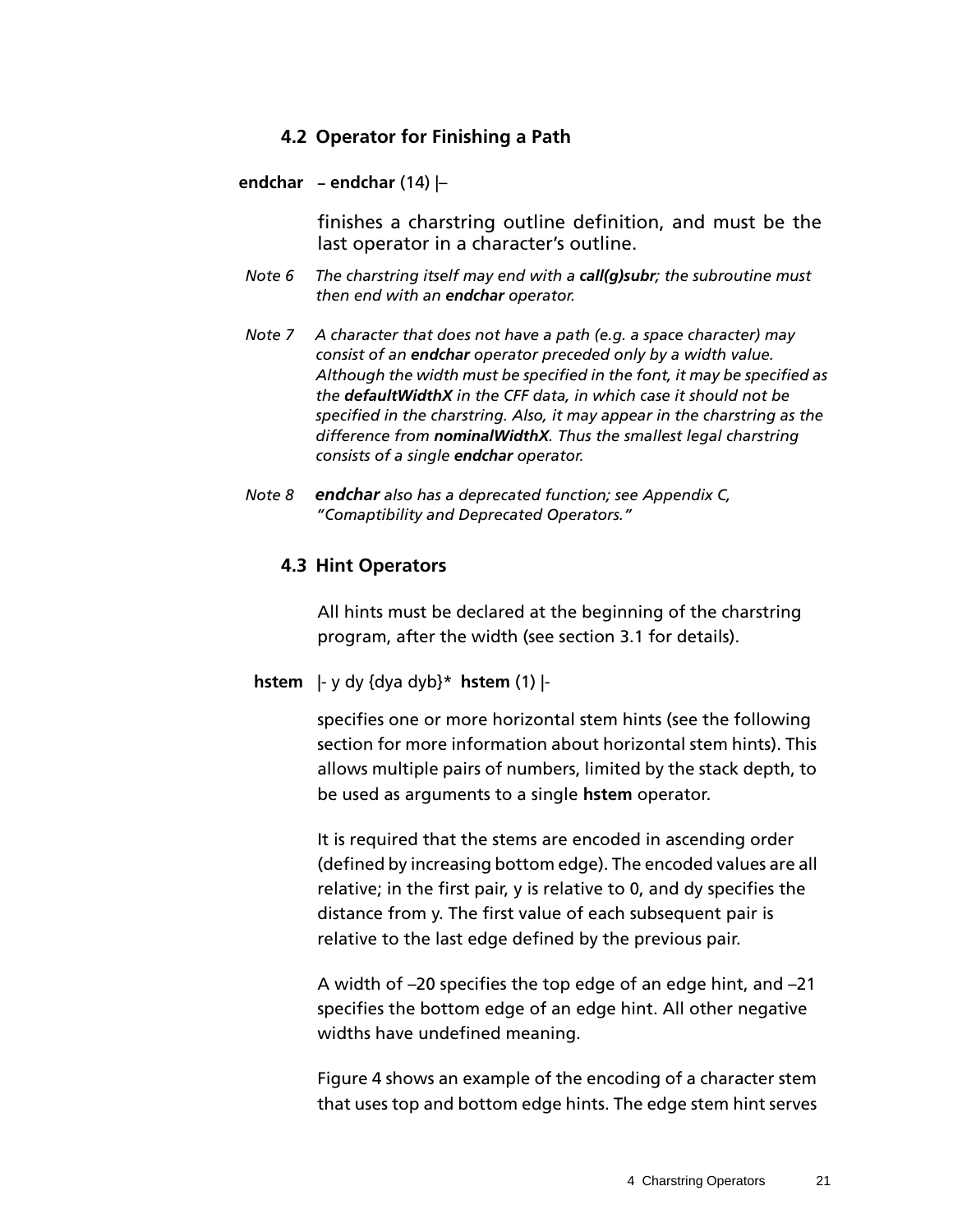to control the position of the edge of the stem in situations where controlling the stem width is not the primary purpose.

<span id="page-21-0"></span>Figure 4 *Encoding of Edge Hints*



The encoding for the edge stem hints shown in [Figure 4](#page-21-0) would be:

121 –21 400 –20 **hstem**

[Figure 5](#page-22-0) shows an example of overlapping hints on a sample feature of a character outline. The overlapping hints must be resolved by using two **hintmask** operators so that they are not both active at the same time.

Horizontal stem hints must not overlap each other. If there is any overlap, the **hintmask** operator must be used immediately after the hint declarations to establish the desired nonoverlapping set of hints. **hintmask** may be used again later in the path to activate a different set of non-overlapping hints.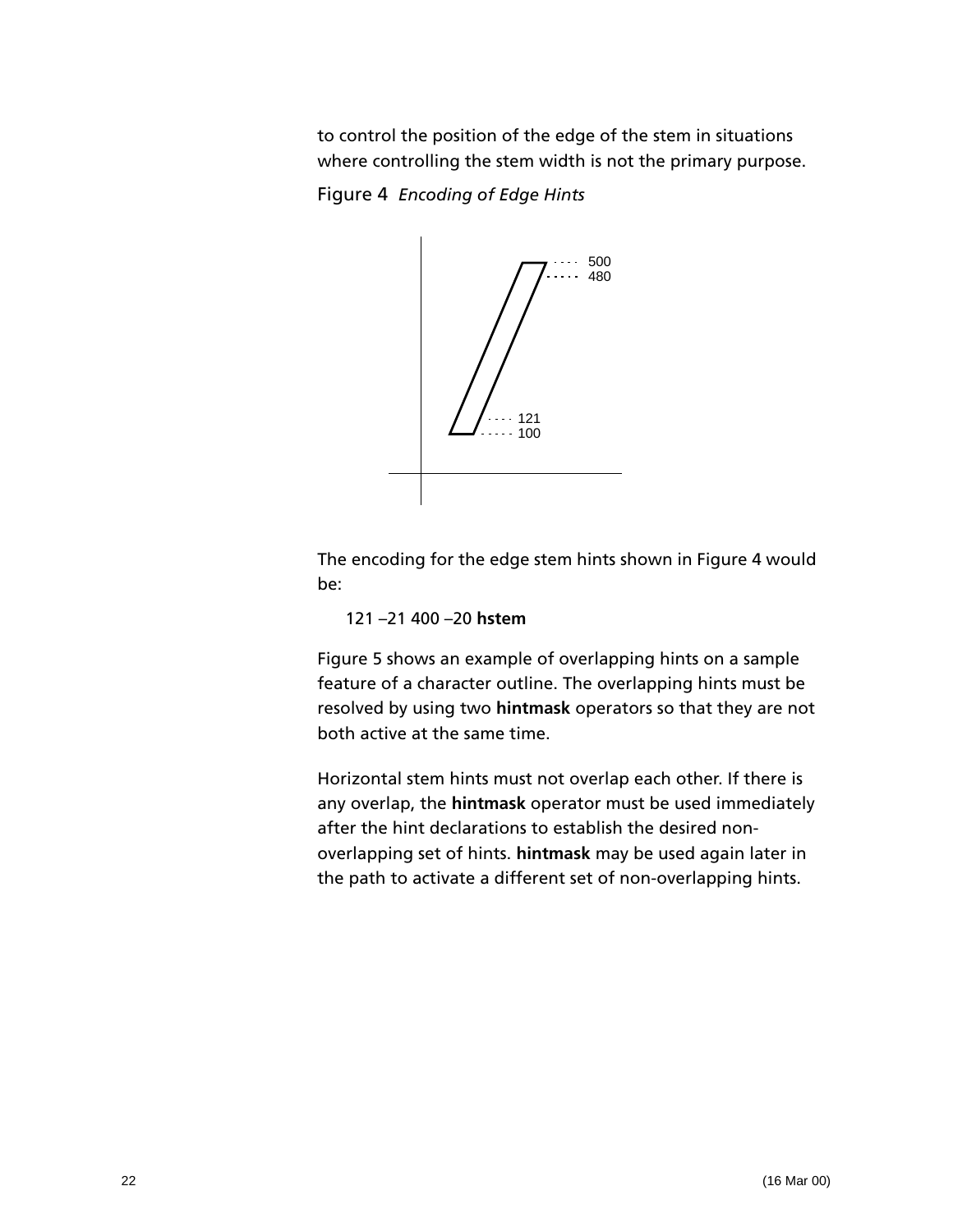<span id="page-22-0"></span>



The encoding for the example shown in [Figure 5](#page-22-0) would be:

280 100 –70 40 **hstem**

**vstem** |- x dx {dxa dxb}\* **vstem** (3) |-

specifies one or more vertical stem hints between the *x* coordinates *x* and *x*+*dx*, where *x* is relative to the origin of the coordinate axes.

It is required that the stems are encoded in ascending order (defined by increasing left edge). The encoded values are all relative; in the first pair, x is relative to 0, and dx specifies the distance from x. The first value of each subsequent pair is relative to the last edge defined by the previous pair.

A width of –20 specifies the right edge of an edge hint, and –21 specifies the left edge of an edge hint. All other negative widths have undefined meaning.

Vertical stem hints must not overlap each other. If there is any overlap, the **hintmask** operator must be used immediately after the hint declarations to establish the desired non-overlapping set of hints. **hintmask** may be used again later in the path to activate a different set of non-overlapping hints.

**hstemhm** |- y dy {dya dyb}\* **hstemhm** (18) |-

has the same meaning as **hstem** (1), except that it must be used in place of **hstem** if the charstring contains one or more **hintmask** operators.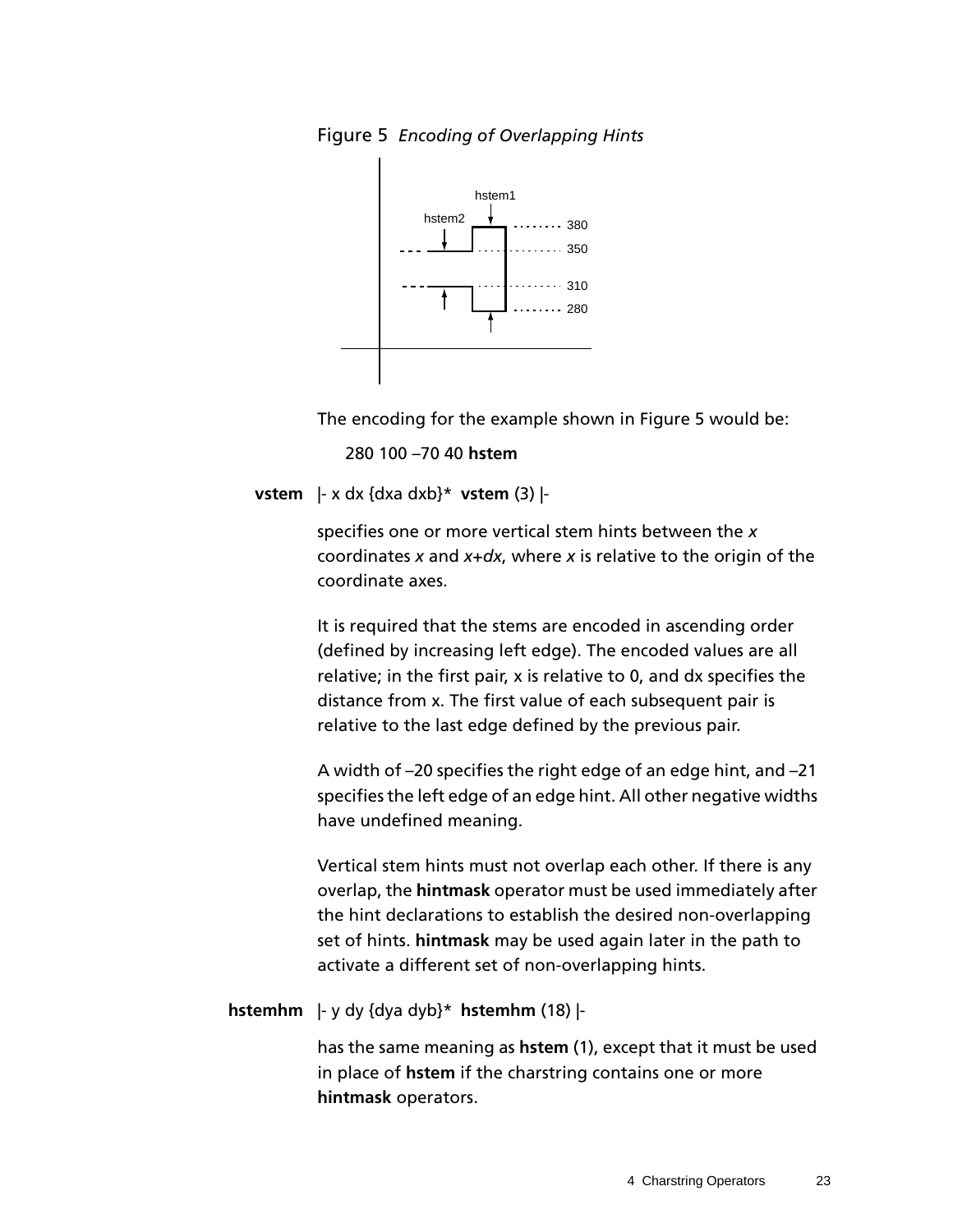**vstemhm** |- x dx {dxa dxb}\* **vstemhm** (23) |-

has the same meaning as **vstem** (3), except that it must be used in place of **vstem** if the charstring contains one or more **hintmask** operators.

#### **hintmask** |- **hintmask** (19 + mask) |-

specifies which hints are active and which are not active. If any hints overlap, **hintmask** must be used to establish a nonoverlapping subset of hints. **hintmask** may occur any number of times in a charstring. Path operators occurring after a **hintmask** are influenced by the new hint set, but the current point is not moved. If stem hint zones overlap and are not properly managed by use of the **hintmask** operator, the results are undefined.

The *mask* data bytes are defined as follows:

- The number of data bytes is exactly the number needed, one bit per hint, to reference the number of stem hints declared at the beginning of the charstring program.
- Each bit of the mask, starting with the most-significant bit of the first byte, represents the corresponding hint zone in the order in which the hints were declared at the beginning of the charstring.
- For each bit in the mask, a value of '1' specifies that the corresponding hint shall be active. A bit value of '0' specifies that the hint shall be inactive.
- Unused bits in the mask, if any, must be zero.

If **hstem** and **vstem** hints are both declared at the beginning of a charstring, and this sequence is followed directly by the **hintmask** or **cntrmask** operators, the **vstem** hint operator need not be included. For example, [Figure 6](#page-24-0) shows part of a character with **hstem** and **vstem** hints: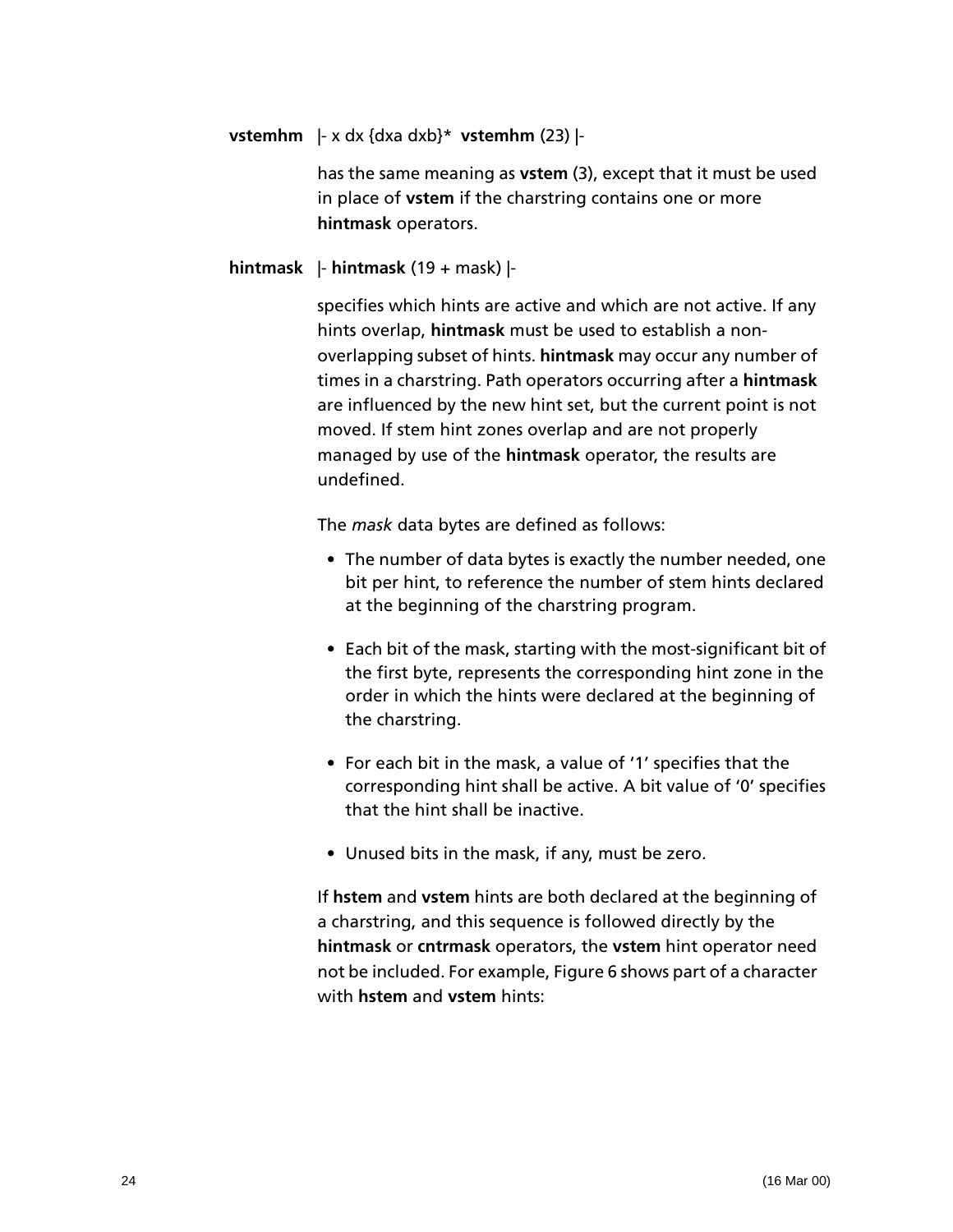<span id="page-24-0"></span>



If the first hint group is to be the **hstem** from 280 to 380 and the **vstem** from 400 to 450 (and only these three hints are defined), then the hints would be specified as:

280 100 –70 40 **hstemhm** 400 50 **hintmask** 0xa0

where the hex data 0xa0 (10100000) indicates which hints are active at the beginning of the path construction.

Note that the **hstemhm** is used to indicate that hint substitution is used.

#### **cntrmask** |- **cntrmask** (20 + mask) |-

specifies the counter spaces to be controlled, and their relative priority. The *mask* bits in the bytes, following the operator, reference the stem hint declarations; the most significant bit of the first byte refers to the first stem hint declared, through to the last hint declaration. The counters to be controlled are those that are delimited by the referenced stem hints. Bits set to 1 in the first **cntrmask** command have top priority; subsequent **cntrmask** commands specify lower priority counters (see [Figure](#page-7-1)  [1](#page-7-1) and the accompanying example).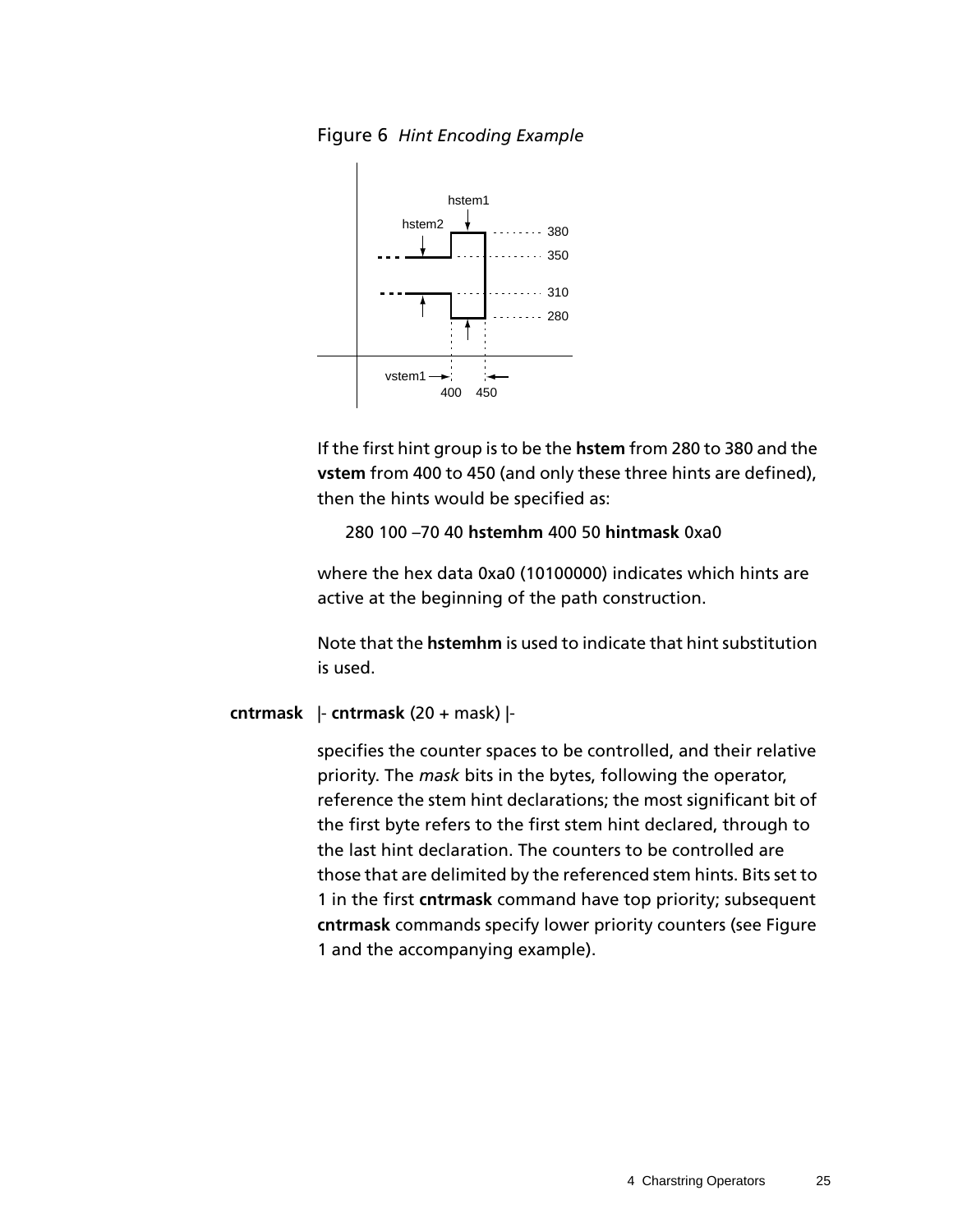#### <span id="page-25-0"></span>**4.4 Arithmetic Operators**

- **abs** num **abs** (12 9) num2 returns the absolute value of *num*.
- **add** num1 num2 **add** (12 10) sum

returns the sum of the two numbers *num1* and *num2*.

**sub** num1 num2 **sub** (12 11) difference

returns the result of subtracting *num2* from *num1*.

**div** num1 num2 **div** (12 12) quotient

returns the quotient of *num1* divided by *num2*. The result is undefined if overflow occurs and is zero for underflow.

**neg** num **neg** (12 14) num2

returns the negative of *num.*

**random random** (12 23) num2

returns a pseudo random number *num2* in the range (0,1], that is, greater than zero and less than or equal to one.

**mul** num1 num2 **mul** (12 24) product

returns the product of *num1* and *num2*. If overflow occurs, the result is undefined, and zero is returned for underflow.

**sqrt** num **sqrt** (12 26) num2

returns the square root of *num*. If num is negative, the result is undefined.

**drop** num **drop** (12 18)

removes the top element *num* from the Type 2 argument stack.

**exch** num1 num2 **exch** (12 28) num2 num1

exchanges the top two elements on the argument stack.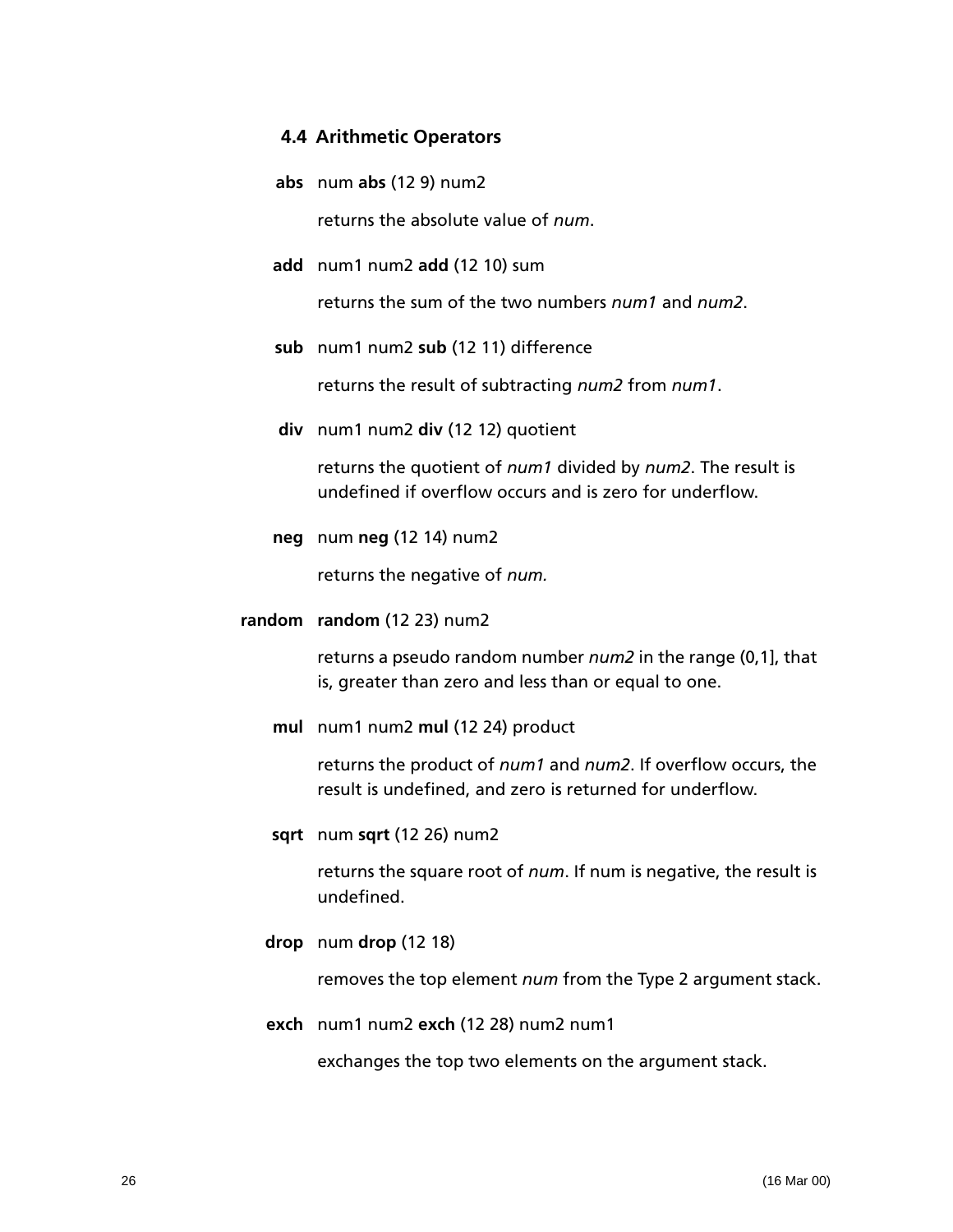**index** numX ... num0 i **index** (12 29) numX ... num0 numi

retrieves the element *i* from the top of the argument stack and pushes a copy of that element onto that stack. If *i* is negative, the top element is copied. If *i* is greater than X, the operation is undefined.

**roll** num(N–1) ... num0 N J **roll** (12 30) num((J–1) mod N) ... num0  $num(N-1)$  ... num(J mod N)

performs a circular shift of the elements *num(N–1)* ... *num0* on the argument stack by the amount *J*. Positive *J* indicates upward motion of the stack; negative *J* indicates downward motion. The value *N* must be a non-negative integer, otherwise the operation is undefined.

#### **dup** any **dup** (12 27) any any

duplicates the top element on the argument stack.

#### <span id="page-26-0"></span>**4.5 Storage Operators**

The storage operators utilize a transient array and provide facilities for storing and retrieving transient array data.

The transient array provides non-persistent storage for intermediate values. There is no provision to initialize this array, except explicitly using the **put** operator, and values stored in the array do not persist beyond the scope of rendering an individual character.

The number of elements in the transient array is specified in Appendix B, "Type 2 Charstring Implementation Limits".

**put** val i **put** (12 20)

stores *val* into the transient array at the location given by *i*.

#### **get** i **get** (12 21) val

retrieves the value stored in the transient array at the location given by *i* and pushes the value onto the argument stack. If **get**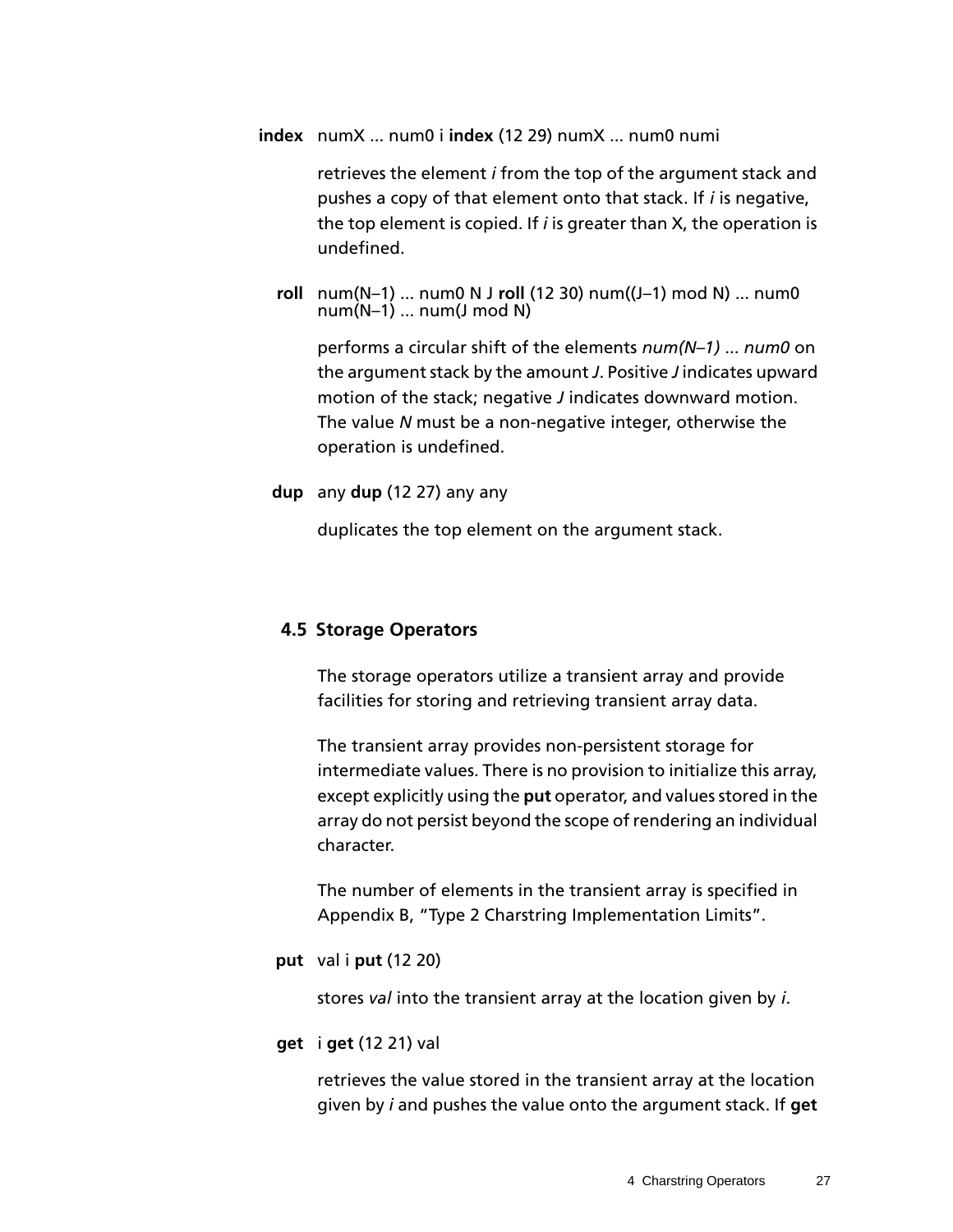is executed prior to **put** for *i* during execution of the current charstring, the value returned is undefined.

#### <span id="page-27-0"></span>**4.6 Conditional Operators**

**and** num1 num2 **and** (12 3) 1\_or\_0

puts a 1 on the stack if *num1* and *num2* are both non-zero, and puts a 0 on the stack if either argument is zero.

**or** num1 num2 **or** (12 4) 1\_or\_0

puts a 1 on the stack if either *num1* or *num2* are non-zero, and puts a 0 on the stack if both arguments are zero.

**not** num1 **not** (12 5) 1\_or\_0

returns a 0 if *num1* is non-zero; returns a 1 if *num1* is zero.

**eq** num1 num2 **eq** (12 15) 1\_or\_0

puts a 1 on the stack if *num1* equals *num2*, otherwise a 0 (zero) is put on the stack.

**ifelse** s1 s2 v1 v2 **ifelse** (12 22) s1\_or\_s2

leaves the value *s1* on the stack if *v1* ≤ *v2*, or leaves *s2* on the stack if *v1* > *v2*. The value of *s1* and s2 is usually the biased number of a subroutine; see [section 2.3.](#page-8-0)

#### <span id="page-27-1"></span>**4.7 Subroutine Operators**

The numbering of subroutines is encoded more compactly by using the negative half of the number space, which effectively doubles the number of compactly encodable subroutine numbers. The bias applied depends on the number of subrs (gsubrs). If the number of subrs (gsubrs) is less than 1240, the bias is 107. Otherwise if it is less than 33900, it is 1131; otherwise it is 32768. This bias is added to the encoded subr (gsubr) number to find the appropriate entry in the subr (gsubr) array. Global subroutines may be used in a FontSet even if it only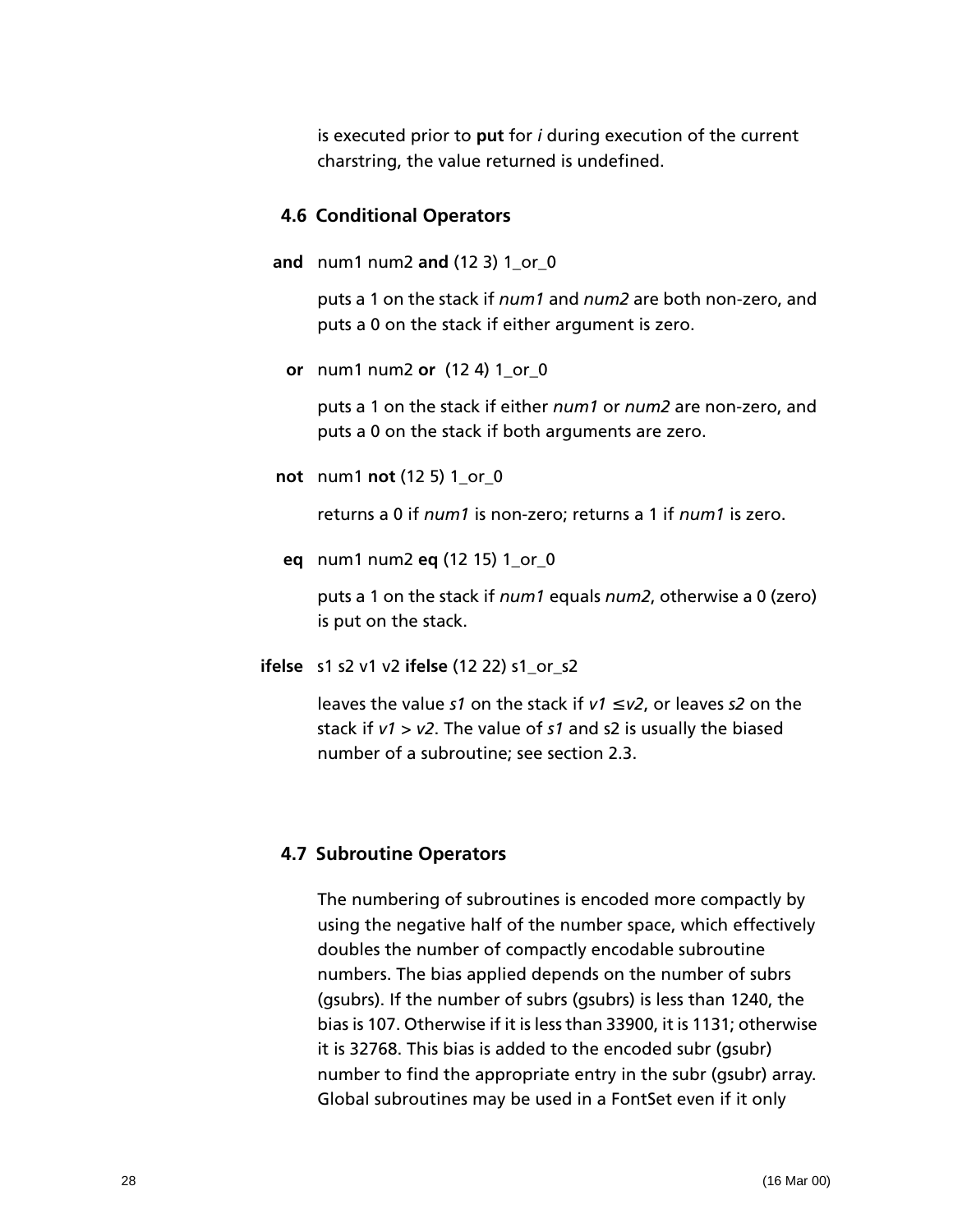contains one font.

**callsubr** subr# **callsubr** (10) –

calls a charstring subroutine with index *subr# (actually the subr number plus the subroutine bias number, as described in [section](#page-8-0)  [2.3](#page-8-0))* in the Subrs array. Each element of the Subrs array is a charstring encoded like any other charstring. Arguments pushed on the Type 2 argument stack prior to calling the subroutine, and results pushed on this stack by the subroutine, act according to the manner in which the subroutine is coded. Calling an undefined subr (gsubr) has undefined results.

These subroutines are generally used to encode sequences of path operators that are repeated throughout the font program, for example, serif outline sequences. Subroutine calls may be nested to the depth specified in the implementation limits in Appendix B.

**callgsubr** globalsubr# **callgsubr** (29) –

operates in the same manner as **callsubr** except that it calls a global subroutine.

**return** – **return** (11) –

returns from either a local or global charstring subroutine, and continues execution after the corresponding **call(g)subr**.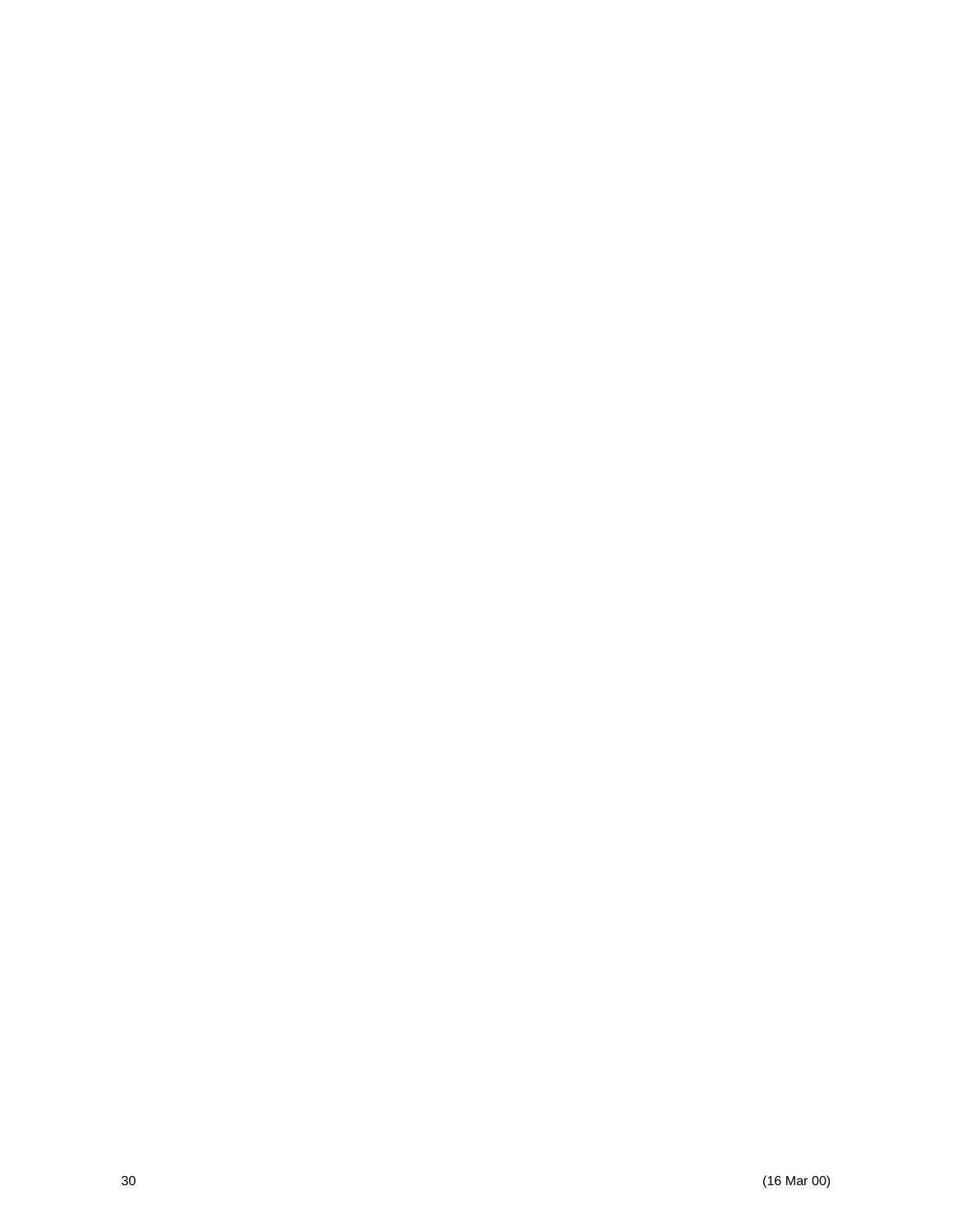## <span id="page-30-0"></span>**Appendix A Type 2 Charstring Command Codes**

### **One-byte Type 2 Operators**

| Dec             | Hex | <b>Operator</b> | <b>Dec</b>       | <b>Hex</b>     | <b>Operator</b>     |
|-----------------|-----|-----------------|------------------|----------------|---------------------|
| 0               | 00  | -Reserved-      | 18               | 12             | hstemhm             |
| $\mathbf{1}$    | 01  | hstem           | 19               | 13             | hintmask            |
| $\overline{2}$  | 02  | -Reserved-      | 20               | 14             | cntrmask            |
| 3               | 03  | vstem           | 21               | 15             | rmoveto             |
| 4               | 04  | vmoveto         | 22               | 16             | hmoveto             |
| 5               | 05  | rlineto         | 23               | 17             | vstemhm             |
| 6               | 06  | hlineto         | 24               | 18             | rcurveline          |
| $\overline{7}$  | 07  | vlineto         | 25               | 19             | rlinecurve          |
| 8               | 08  | rrcurveto       | 26               | 1a             | vvcurveto           |
| 9               | 09  | -Reserved-      | 27               | 1b             | hhcurveto           |
| 10              | 0a  | callsubr        | $28^{2}$         | 1 <sub>c</sub> | shortint            |
| 11              | 0b  | return          | 29               | 1d             | callgsubr           |
| 12 <sup>1</sup> | 0c  | escape          | 30               | 1e             | vhcurveto           |
| 13              | 0d  | -Reserved-      | 31               | 1 <sub>f</sub> | hvcurveto           |
| 14              | 0e  | endchar         | $32 - 246$       | $20 - f6$      | <numbers></numbers> |
| 15              | 0f  | -Reserved-      | $247 - 254^3$    | $f7-fe$        | <numbers></numbers> |
| 16              | 10  | -Reserved-      | 255 <sup>4</sup> | ff             | <number></number>   |
| 17              | 11  | -Reserved-      |                  |                |                     |

1. First byte of a 2-byte operator.

2. First byte of a 3-byte sequence specifying a number.

3. First byte of a 2-byte sequence specifying a number.

4. First byte of a 5-byte sequence specifying a number.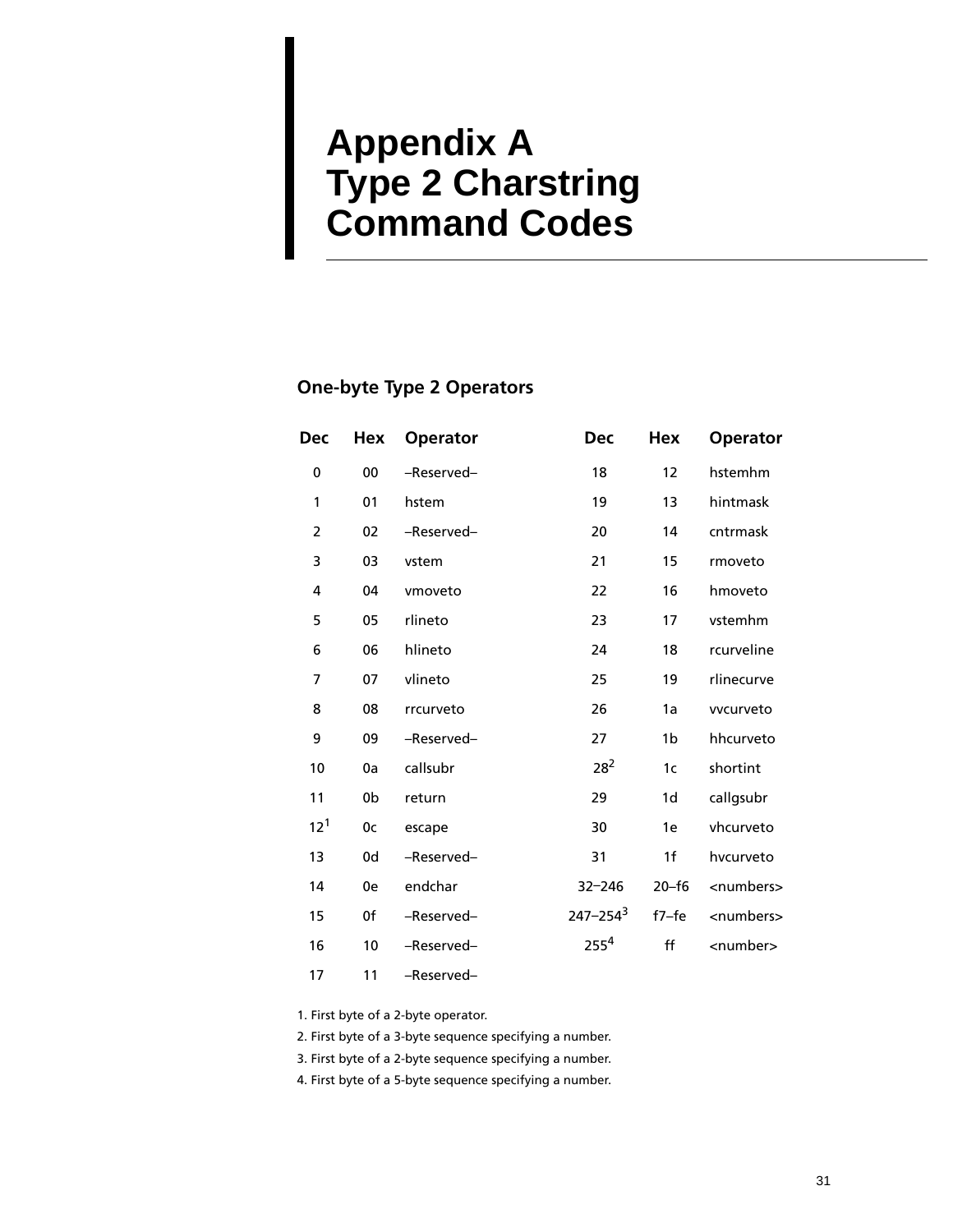### **Two-byte Type 2 Operators**

| <b>Dec</b>      | Hex   | <b>Operator</b> | <b>Dec</b> | Hex               | <b>Operator</b> |
|-----------------|-------|-----------------|------------|-------------------|-----------------|
| 120             | 0c 00 | -Reserved-1     | 12 20      | 0c 14             | put             |
| 12 <sub>1</sub> | 0c 01 | -Reserved-      | 12 21      | 0c 15             | get             |
| 12 <sub>2</sub> | Oc 02 | -Reserved-      | 12 22      | 0c 16             | ifelse          |
| 12 <sub>3</sub> | 0c 03 | and             | 12 23      | 0c 17             | random          |
| 124             | 0c 04 | or              | 12 24      | 0c 18             | mul             |
| 125             | 0c 05 | not             | 12 25      | 0c 19             | -Reserved-      |
| 126             | 0c 06 | -Reserved-      | 12 26      | 0c 1a             | sqrt            |
| 127             | 0c 07 | -Reserved-      | 12 27      | 0c <sub>1b</sub>  | dup             |
| 128             | 0c 08 | -Reserved-      | 12 28      | 0c 1c             | exch            |
| 129             | 0c 09 | abs             | 12 29      | 0c 1d             | index           |
| 12 10           | Oc Oa | add             | 12 30      | 0c 1e             | roll            |
| 12 11           | Oc Ob | sub             | 12 31      | 0c <sub>1</sub> f | -Reserved-      |
| 12 12           | Oc Oc | div             | 12 32      | 0c 20             | -Reserved-      |
| 12 13           | Oc Od | -Reserved-      | 12 33      | 0c 21             | -Reserved-      |
| 12 14           | Oc Oe | neg             | 12 34      | 0c 22             | hflex           |
| 12 15           | Oc Of | eq              | 12 35      | 0c 23             | flex            |
| 12 16           | 0c 10 | -Reserved-      | 12 36      | 0c 24             | hflex1          |
| 12 17           | 0c 11 | -Reserved-      | 12 37      | 0c 25             | flex1           |
| 12 18           | 0c 12 | drop            | $1238 -$   | $0c26-$           | -Reserved-      |
| 12 19           | 0c 13 | -Reserved-      | 12 255     | 0c ff             |                 |

1. 12 0 dotsection is deprecated, see Appendix C "Compatibility and Deprecated Operators."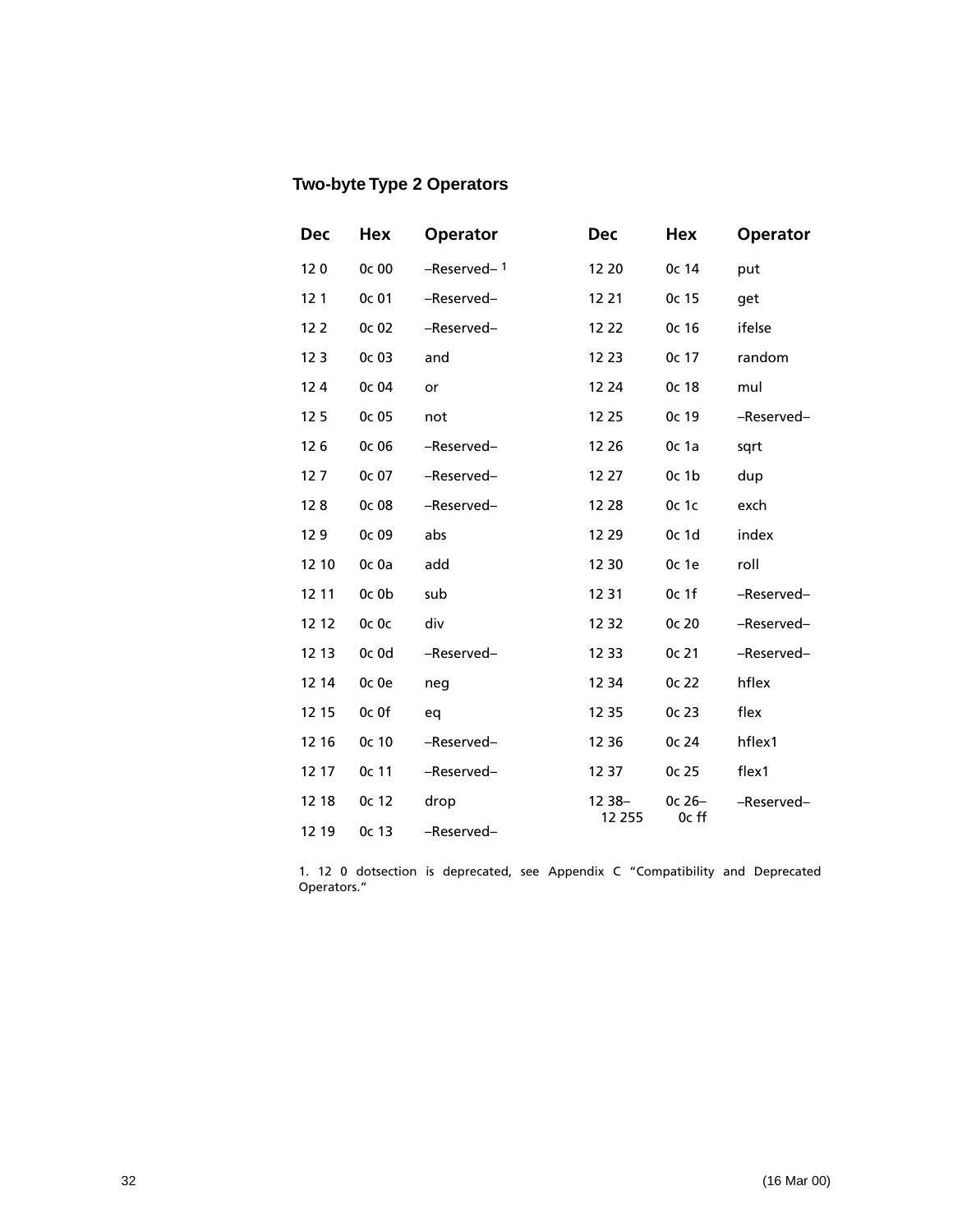## <span id="page-32-0"></span>**Appendix B Type 2 Charstring Implementation Limits**

The following are the implementation limits of the Type 2 charstring interpreter:

| <b>Description</b>               | Limit |  |
|----------------------------------|-------|--|
| Argument stack                   | 48    |  |
| Number of stem hints (H/V total) | 96    |  |
| Subr nesting, stack limit        | 10    |  |
| Charstring length                | 65535 |  |
| maximum (g) subrs count          | 65536 |  |
| TransientArray elements          | 32    |  |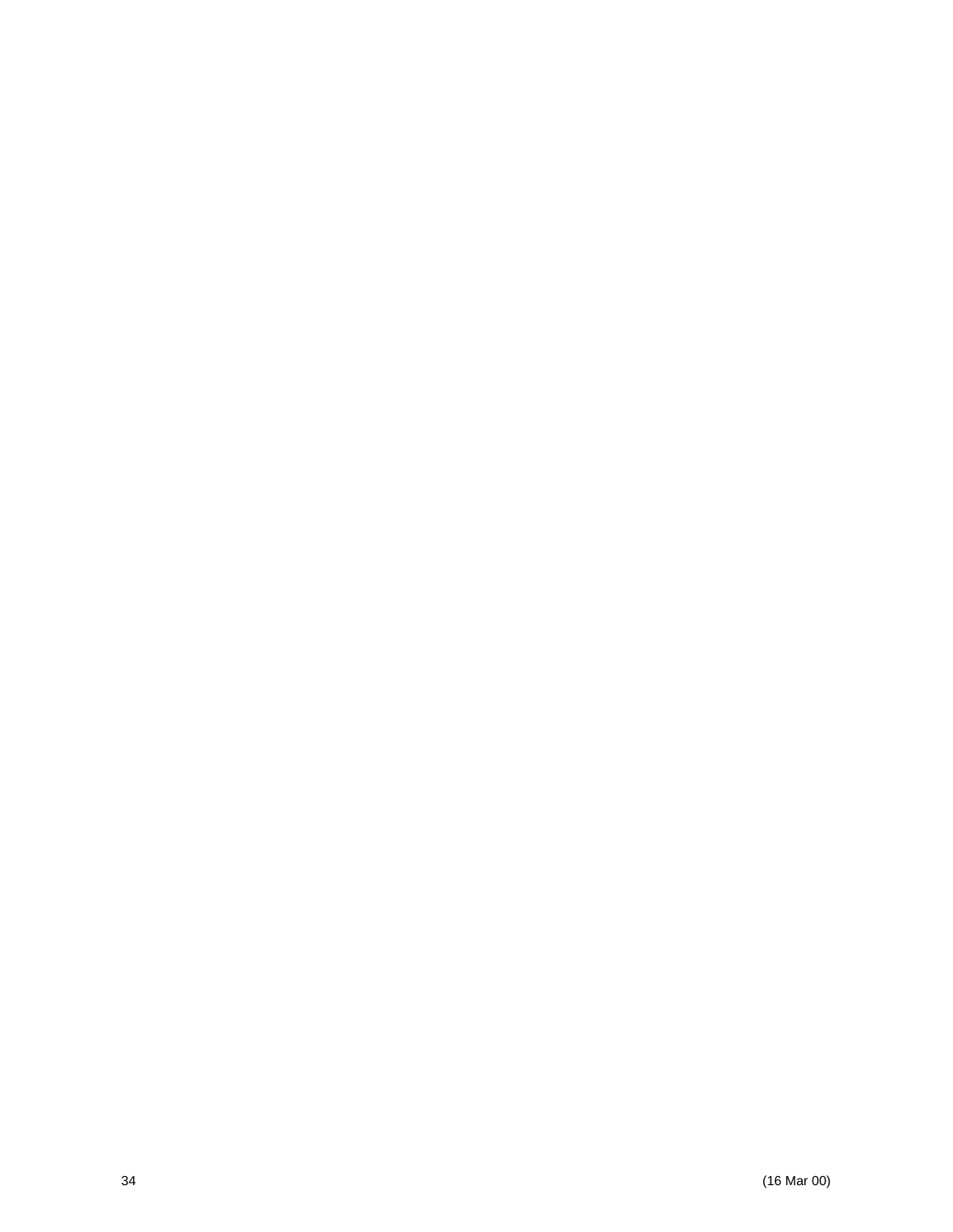# <span id="page-34-0"></span>**Appendix C Compatibility and Deprecated Operators**

The following constructs may appear in the CFF encoded font programs in Portable Document Format (PDF) documents. Since that usage predates OpenType fonts (OTF), the following obsolete and deprecated operators should be supported in all Type 2 charstring processors that may encounter such programs.

**dotsection** |– **dotsection** (12 0) |–

This is an obsolete form of hint substitution (actually hint suspension) that has always been treated as a no-op by Adobe ATM renderers.

**endchar –** adx ady bchar achar **endchar** (14) |–

In addition to the optional width (see [section 4.2, "Operator](#page-20-2)  [for Finishing a Path](#page-20-2)" for more details) **endchar** may have four extra arguments that correspond exactly to the last four arguments of the Type 1 charstring command "seac" (see Type 1 Font Format book). The Type 1 charstring command argument *asb* is not included because all sidebearings are considered to be zero and hence unencoded in Type 2 charstrings.

It is important to note the following restrictions which are the same as those for Type 1 but frequently overlooked.

The *bchar* and *achar* refer to glyph names in StandardEncoding and not to any current font encoding or re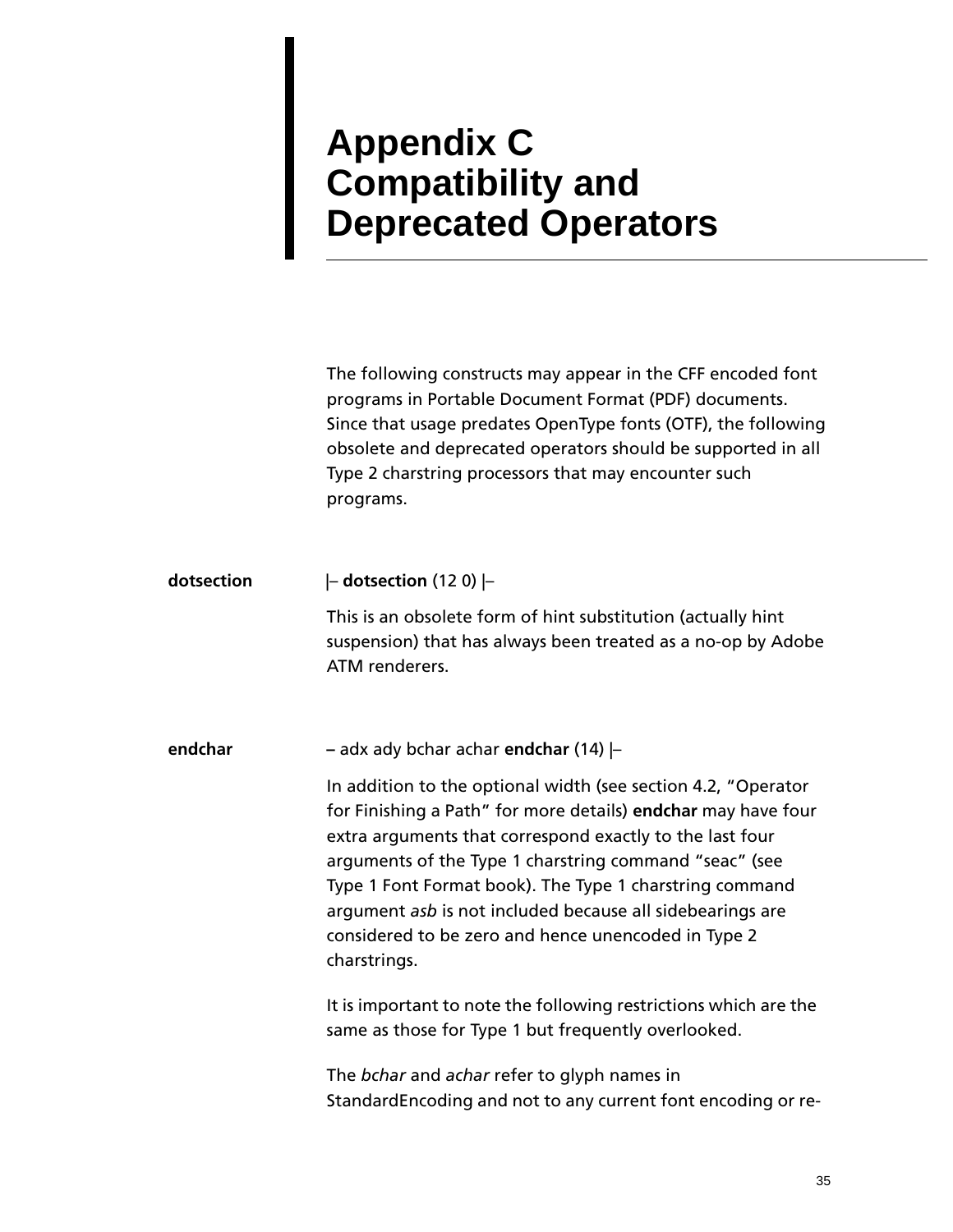encoding. This requires that a glyph name be determined from *bchar* and *achar* via StandardEncoding and then the appropriate charstring be located by that name.

This construct can only be used to build glyphs from components named in StandardEncoding. This construct may not be nested.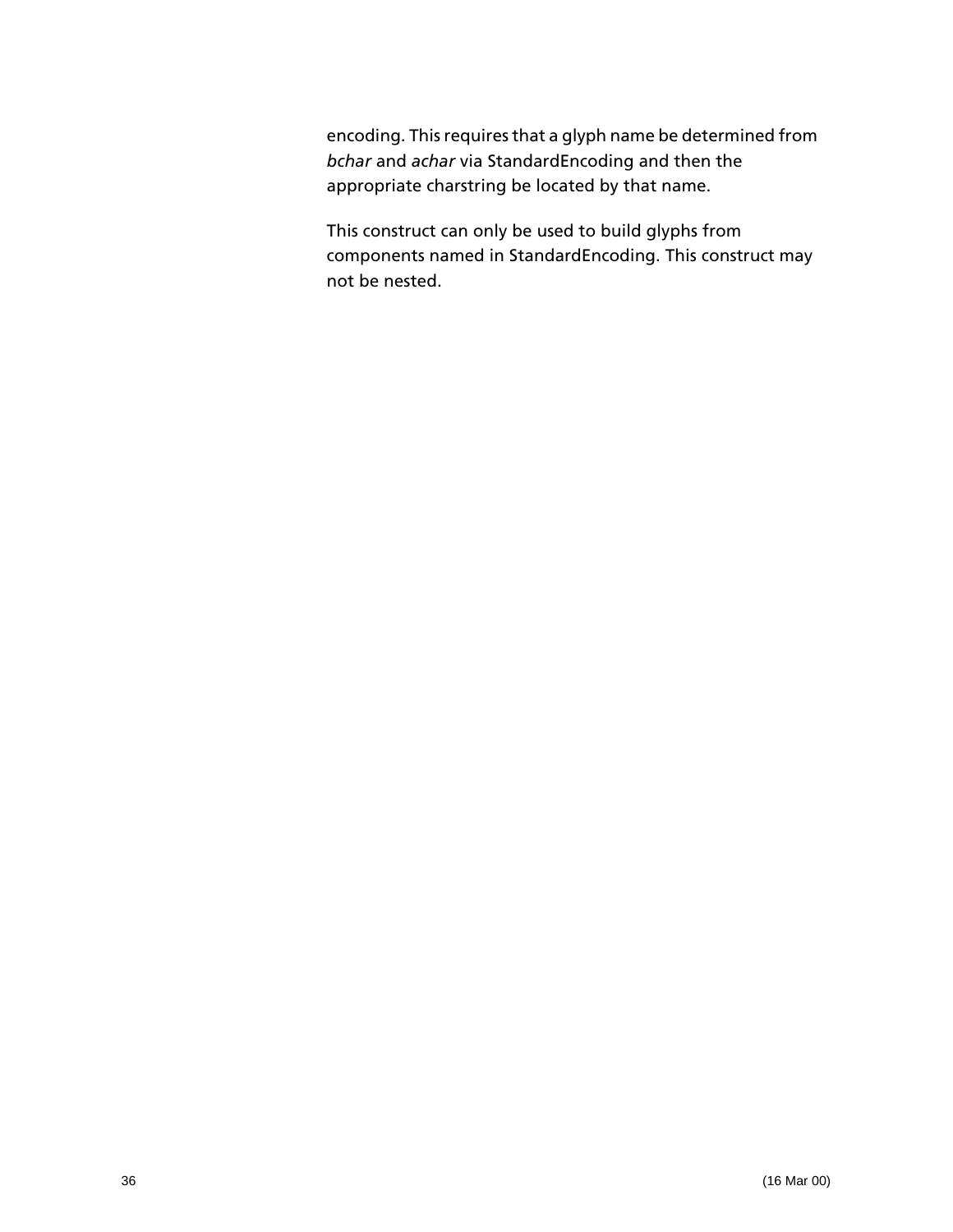## <span id="page-36-0"></span>**Appendix D Changes Since Earlier Versions**

The following changes and revisions have been made since the initial publication date of 18 November 1996.

#### **Changes in the 16 March 2000 document**

- Section 4.1, Path Construction Operators: Note 4, under **rmoveto**, removed **closepath** and added **endchar** as one of the stack-clearing operators that can take an additional argument.
- Section 4.3, *Hint Operators*: **hintmask cntrmask** was added to **hintmask** as an operator that, if following both **hstem** and **vstem** hints declared at the beginning of a charstring, then the **vstem** hint operator need not be included.
- The information on the **blend** operator, and all references to multiple master fonts, were removed.
- Section 4.5, *Storage Operators*: the **store** and **load** commands were removed.
- Appendix A: Type 2 *Charstring Command Codes*: the codes for **blend** (16), **store** (12 8) and **load** (12 13) were changed to "Reserved."
- Appendix B: *Type 2 Charstring Implementation Limits*: The TransientArray limit of 32 was added.
- A new Appendix C, *Compatibility and Deprecated Operators* was added, and the previous Appendix C, *Changes Since Earlier Versions*, was changed to be Appendix D.

#### **Changes in the 5 May 1998 document**

• Section 4.1, *Path Construction Operators*: the stack bottom symbol "|-" was added to the beginning of the operator definition for the **flex**, **hflex**, **hflex1**, and **flex1** operators.